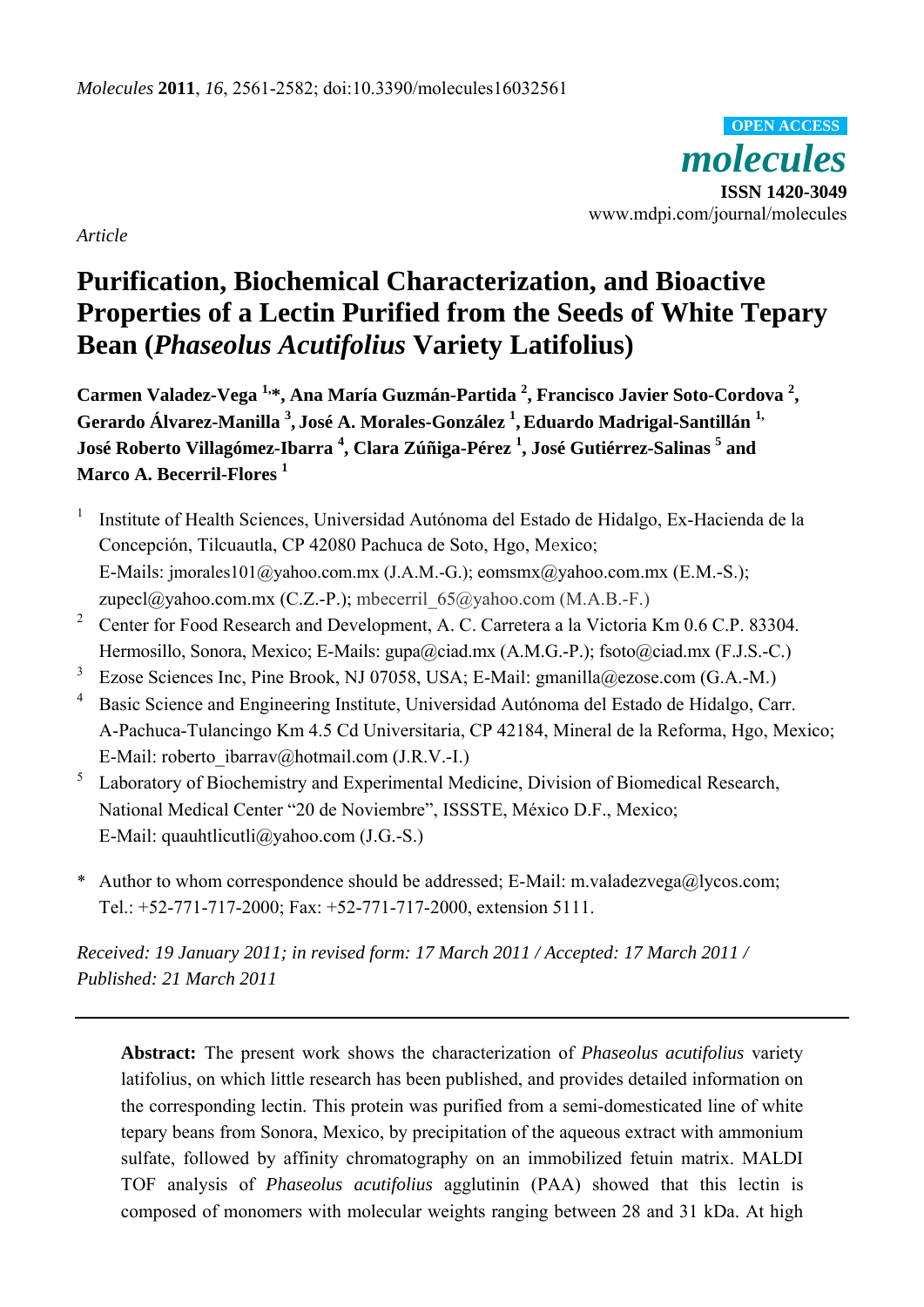salt concentrations, PAA forms a dimer of 63 kDa, but at low salt concentrations, the subunits form a tetramer. Analysis of PAA on 2D-PAGE showed that there are mainly three types of subunits with isoelectric points of 4.2, 4.4, and 4.5. The partial sequence obtained by LC/MS/MS of tryptic fragments from the PAA subunits showed 90–100% identity with subunits from genus *Phaseolus* lectins in previous reports. The tepary bean lectin showed lower hemagglutination activity than *Phaseolus vulgaris* hemagglutinin (PHA-E) toward trypsinized human A and O type erythrocytes. The hemagglutination activity was inhibited by *N*-glycans from glycoproteins. Affinity chromatography with the immobilized PAA showed a high affinity to glycopeptides from thyroglobulin, which also has *N*-glycans with a high content of *N*-acetylglucosamine. PAA showed less mitogenic activity toward human lymphocytes than PHA-L and Con A. The cytotoxicity of PAA was determined by employing three clones of the 3T3 cell line, demonstrating variability among the clones as follows: T4 ( $DI_{50}$  51.5  $\mu$ g/mL); J20 ( $DI_{50}$  275  $\mu$ g/mL), and N5 ( $DI_{50}$ 72.5 µg/mL).

**Keywords:** tepary bean; *Phaseolus acutifolius*; hemagglutinins; oligosaccharide specificity

#### **1. Introduction**

Some legumes are a particularly rich sources of lectins; the bulk of these molecules are located in protein bodies inside the cotyledon of the seeds, although they have also been found in leaves, stems, and roots. The lectin concentration can be up to 10% of the total nitrogen content of the mature seed [1-3]. Lectins from different species of legumes have similar molecular properties [4]. For example, all of them are oligomeric glycoproteins composed of two to four subunits, each with one carbohydrate binding site. Many legume lectins are metalloproteins, which require divalent cations  $(Ca^{++}, Mg^{++}, or$  $Mn^{++}$ ) for their biological activity. The amino acid sequences of the lectins from different legume species exhibit homologies ranging from 30 to 90% [5]. Additionally, legume lectins share common structural features, such a characteristic jelly-roll motif in their tertiary structure and similar oligomerization patterns [5,6]. Despite these similarities, lectins differ markedly in their carbohydrate binding specificity [3,7,8]. The majority of the identified legume lectins can agglutinate a variety of plant and animal cells, such as erythrocytes, lymphocytes, and malignant cells [3,4,9]. Lectins can be used to identify and purify a wide variety of polysaccharides, glycoproteins, and glycolipids [10,11].

The lectins from the common bean *Phaseolus vulgaris* have been identified and characterized in cultivars from all over the world [12]. The most extensively characterized lectins from this species have been purified from the "red kidney" variety. The lectin fraction from this bean is composed of five kinds of isolectins, each consisting of non-covalently bound tetramers made up of different combinations of subunits, which are known as E (erythroagglutinating) and L (leukoagglutinating). Each of these subunits differs from the other slightly in their amino acid sequences and possesses differential affinities for erythrocytes and lymphocytes [13-18].

The tepary bean *Phaseolus acutifolius* A. Gray is an annual legume adapted to arid and semi-arid regions extending from North America to Costa Rica, including Puerto Rico and Mexico. Tepary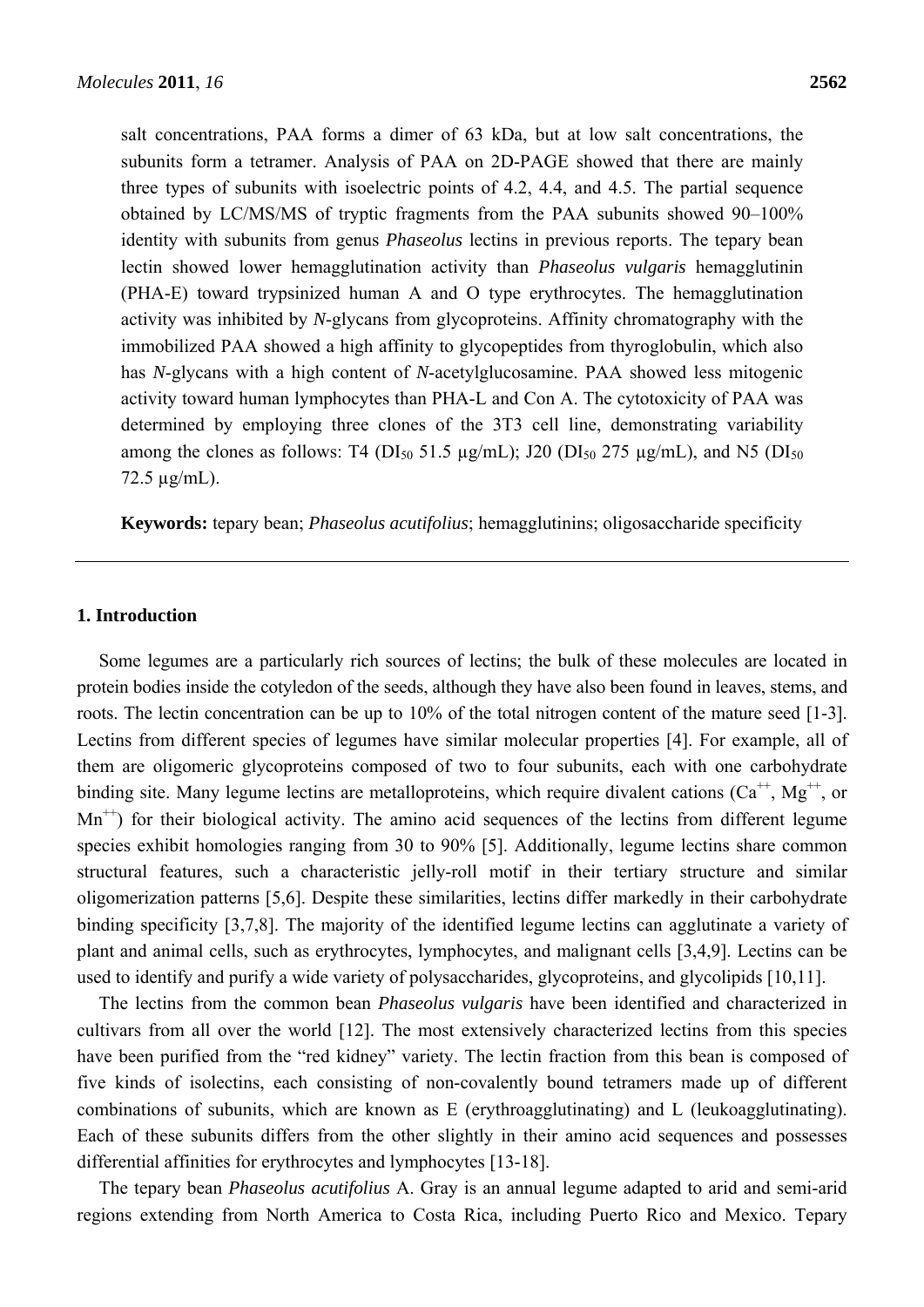beans thrive under adverse agronomic conditions such as high salt concentrations and low water levels. Additionally, this species possesses high resistance to microbial pathogens and other predators [19-21]. Like other legume beans of the genus *Phaseolus*, tepary beans produce lectins and other antinutritional factors [22-24]. The tepary bean is quite toxic to man and animals in its raw form due to the presence of lectins in its seeds. There are some reports concerning lectins purified from tepary beans cultivated in different places. Some of these works mention the high quantities of amino acids, such as aspartic acid, serine, threonine, leucine, phenylalanine, asparagine, glutamic acid, and glycine [25,26]. The molecular weight of purified lectins from tepary bean from Puerto Rico was reported to be 83 kDa, while for lectins from a Chiapas (Mexico) variety it was 117 kDa, and the isoelectric points were 4.5 and 5.5, respectively. Another study reported a molecular weight in the range of 115–120 kDa for the tetrameric lectins purified from tepary beans from Queretaro, Mexico [27]. In this paper, we report on the purification, biochemical characteristics, and bioactive properties of white tepary bean lectins.

#### **2. Results and Discussion**

#### *2.1. Isolation of Lectins*

The tepary bean lectin was purified by affinity chromatography after ammonium sulfate precipitation of the aqueous extract from tepary beans (Figure 1). Tepary bean crude extract had a protein concentration of 30.418 mg/mL, with a titer of 262,144 units and hemagglutination activity of 8,618.05 units/mg per mL protein.

**Figure 1.** Affinity chromatography in immobilized fetuin of the aqueous extract from tepary beans after precipitation with ammonium sulfate. The lectin fraction was eluted with an acid solution (50 mM glycine-HCl, pH 2.5). The purification yield is shown in Table 1.

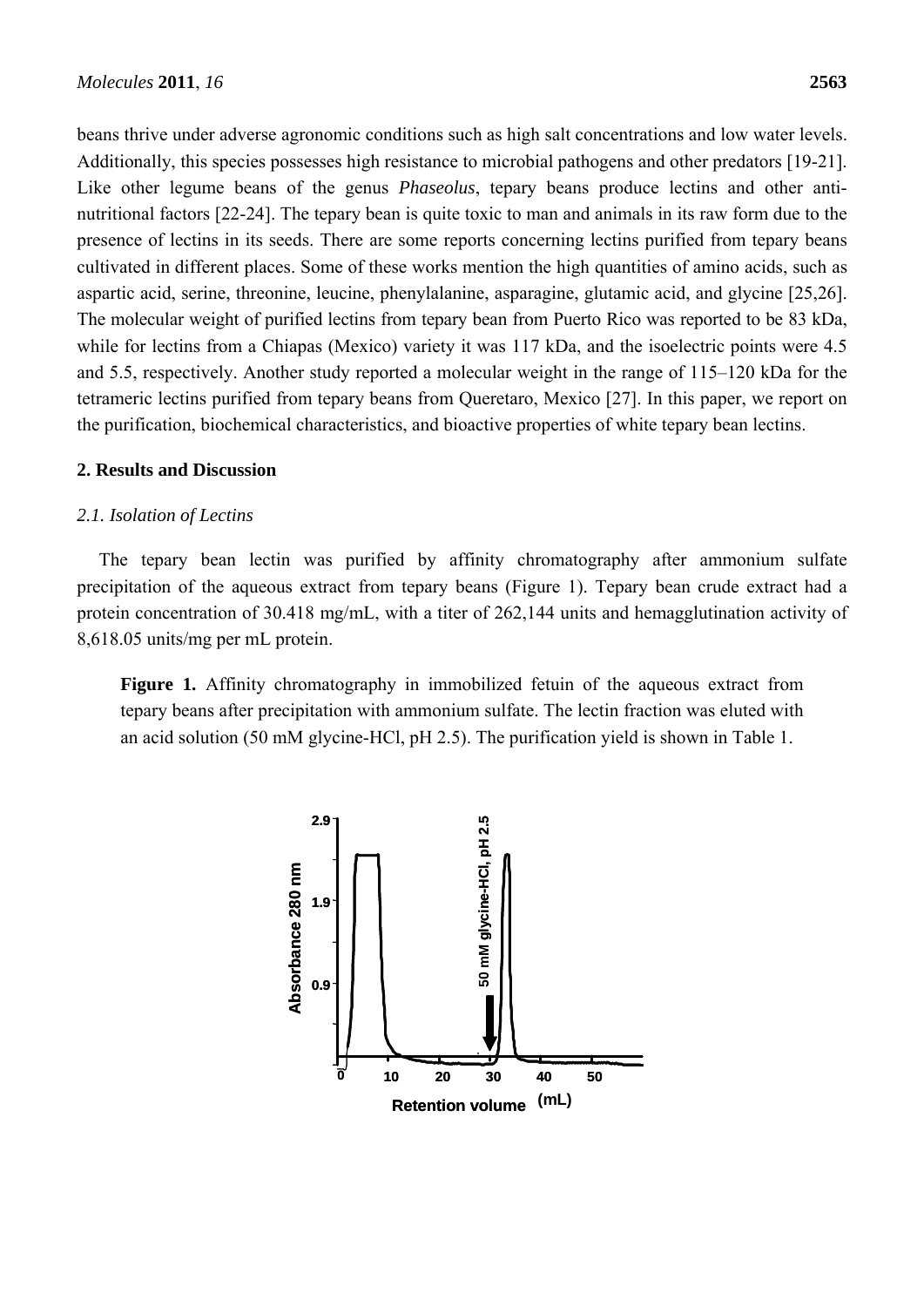The lectin fraction was recovered in one peak when the affinity column was eluted with glycine 50 mM, pH 2.5; this fraction showed a titer of 26,214.4 units, with hemagglutination activity of 226,376.51 units/mg per mL protein, with a 26-fold purification achieved at this point (Table 1).

| <b>Fraction</b>               | <b>Protein</b><br><b>Concentration</b><br>(mg/mL) | <b>Hemagglutination</b><br>Titer <sup>*</sup> | <b>Specific</b><br><b>Activity</b> | <b>Purification</b><br>factor | Lectin $(\% )$ |
|-------------------------------|---------------------------------------------------|-----------------------------------------------|------------------------------------|-------------------------------|----------------|
| Crude<br>Extract              | 30.41                                             | 262144                                        | 8618.05                            |                               |                |
| Protein<br>bound to<br>fetuin | 1.16                                              | 262144                                        | 226376.51                          | 26                            | 0.586          |

**Table 1.** Purification table of the lectin from tepary beans (*Phaseolus acutifolius*).

\* Human A Erythrocytes trypsinized.

Differences in hemagglutination activity was observed with human erythrocytes from blood type A, B, and O (data not shown), indicating that PAA presents blood group specificity, contrary to what was observed for tepary bean variety escumite, in which there was no blood group specificity [28].

The unbound fraction was applied to the fetuin affinity column until no binding was observed. Analysis of this unbound fraction showed that it retained high hemagglutination titers (data not shown). This result suggests that there are other fractions with hemagglutination activity that do not demonstrate affinity for fetuin. Therefore, this study was focused on the description of the fraction that showed affinity for fetuin.

**Figure 2.** Electrophoretic analysis of the crude extract and pure lectin fractions from tepary beans on SDS-PAGE (Panel A) and Native PAGE (Panel B). Lane a in Panel A corresponds to the crude extract, lanes b and c corresponds to the pure lectin subunits with a molecular mass of 31 kDa. Panel B, line a shows that the lectin forms oligomers between of 132 and 153 kDa; lines b and c show the native Mw standards.

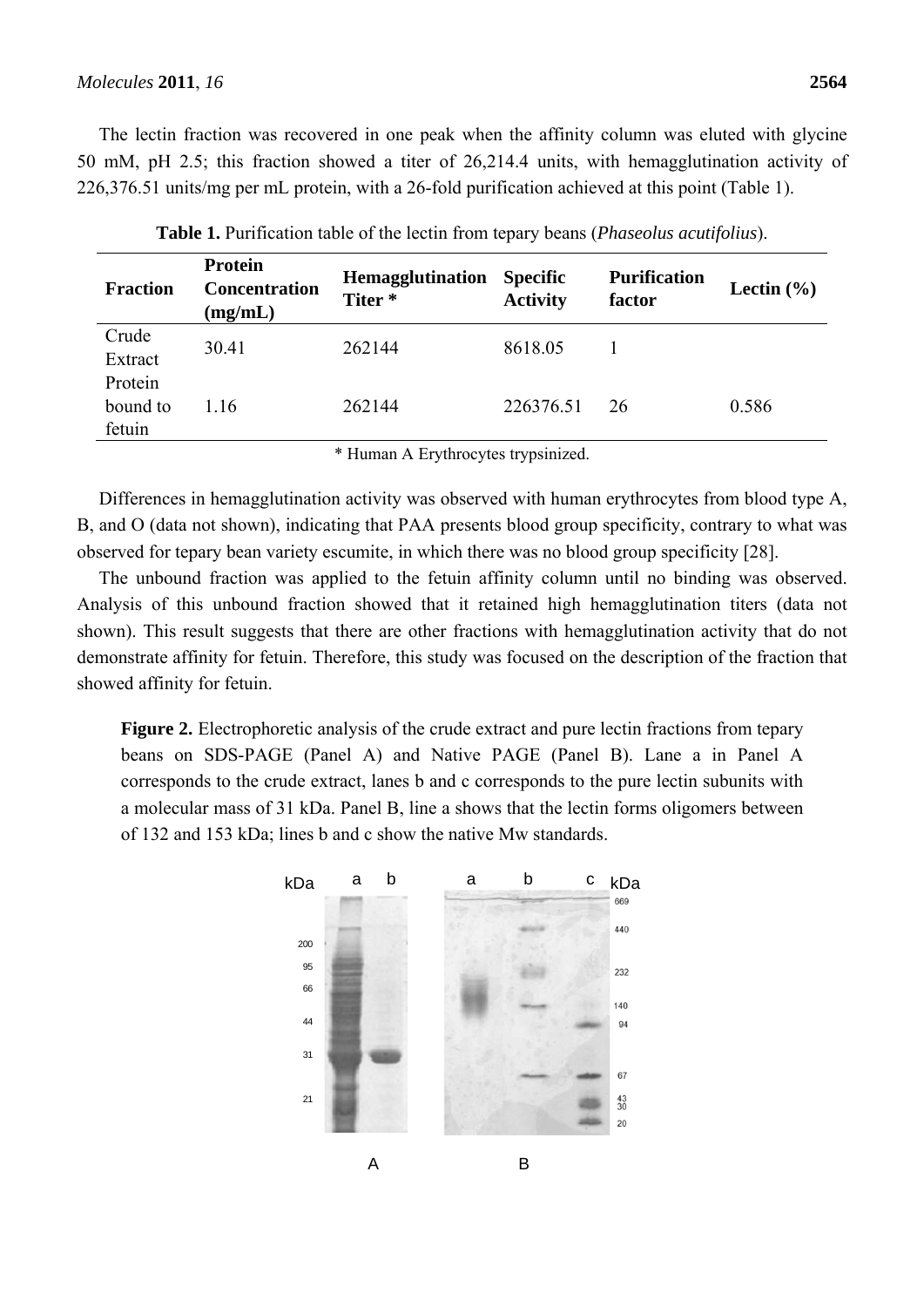Figure 2A depicts the electrophoretic pattern of the fetuin-bound fraction on SDS-PAGE under reducing conditions. This pattern showed a single band indicating that the hemagglutinating protein was purified to homogeneity.

#### *2.2. Chemical Characterization of the Lectin*

Table 2 shows the amino acid composition results, which were determined by acid hydrolysis of the protein and subsequent *O*-phtalaldehyde derivatization. The amino acid content results showed differences with those reported by other authors for other varieties of tepary beans, because they found higher concentrations of Asx, Ser, and Leu [26,28,29], whereas in PAA the amino acids Gly, Leu, Met, and Ile, were found at higher concentration, and Lys, Glx, and Ala at a low concentration.

| <b>Amino Acid</b><br>ng/mg       |         | $\frac{0}{0}$ |  |  |
|----------------------------------|---------|---------------|--|--|
| Lys                              | 10.91   | 0.24          |  |  |
| Glx                              | 21.25   | 0.47          |  |  |
| Ala                              | 34.53   | 0.77          |  |  |
| Val                              | 52.22   | 1.17          |  |  |
| His                              | 109.50  | 2.45          |  |  |
| Tyr                              | 190.64  | 4.26          |  |  |
| Arg                              | 190.92  | 4.27          |  |  |
| Phe                              | 257.31  | 5.75          |  |  |
| Asx                              | 269.82  | 6.03          |  |  |
| Ser                              | 347.55  | 7.77          |  |  |
| Thr                              | 396.12  | 8.85          |  |  |
| <b>Ile</b>                       | 401.79  | 8.89          |  |  |
| Met                              | 460.67  | 10.29         |  |  |
| Leu                              | 472.22  | 10.55         |  |  |
| Gly                              | 1259.25 | 28.14         |  |  |
| n.d. <sup>a</sup><br>Cys<br>n.d. |         |               |  |  |
| a<br>n.d. not detected.          |         |               |  |  |

**Table 2.** Amino acid composition of the tepary bean lectin.

Analysis of the pure lectin by the phenol sulfuric assay showed that lectin from tepary beans contains 6.5% of carbohydrates. These sugars are most likely part of *N*-linked oligosaccharides, as is the case of most legume lectins [30,31]. The studies indicated that PAA is a glycoprotein that also contains metal ions in its structure, and various studies have shown that these structural components are of major importance for the biological activity of lectins [29,32-34].

Table 3 shows the concentration on metals, in parts per million (ppm), where it was observed that calcium was found at a higher concentrations than the other metals, while chromium was the one with the lowest concentration, and cadmium was not found in the lectin. Despite the presence of considerable amounts of calcium, no inhibition of hemagglutination activity was observed when EDTA was added to the hemagglutination reaction at concentrations of 100 mM (data not shown).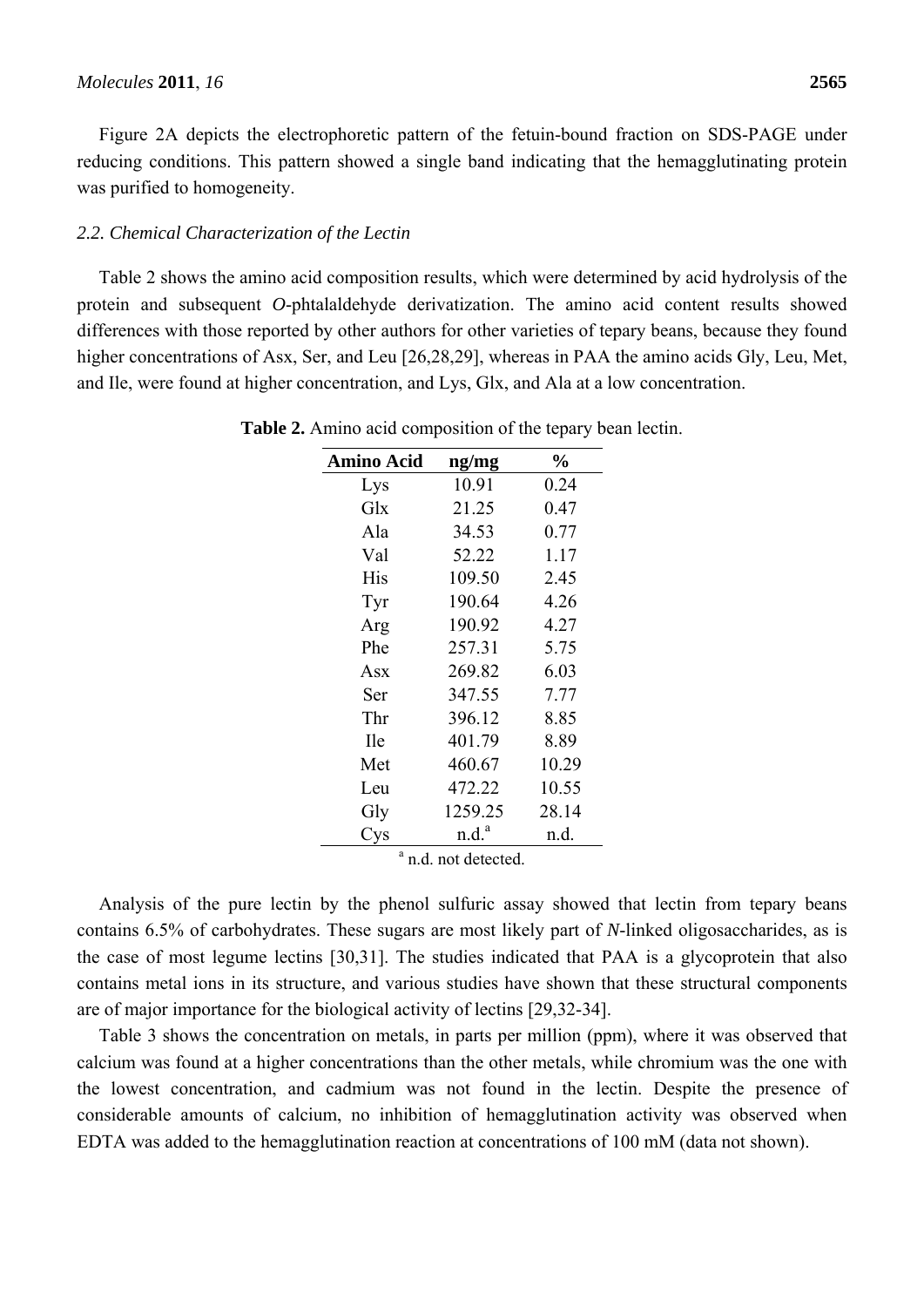| <b>Metal</b> | <b>Concentration</b> (ppm) |
|--------------|----------------------------|
| Ca           | 10739.9                    |
| Cu           | 2528.8                     |
| Zn           | 847.3                      |
| Mg           | 453.8                      |
| Fe           | 324.6                      |
| Mn           | 240.5                      |
| ( 'r         | 19.8                       |

**Table 3.** Metal content of PAA determined by plasma spectrometry.

#### *2.3. Oligomerization of the Lectin*

Separation of PAA by SDS-PAGE (Figure 2A) showed a single band with a molecular weight (Mw) of 31 kDa, whereas analysis by native gel electrophoresis showed a broad band in the range between 132 to 153 kDa (Figure 2B). Analysis of this lectin by MALDI-TOF revealed the presence of two species with Mw of 28 and 31 kDa, suggesting that the matrix used with fetuin has affinity for at least two isolectins, and that it forms an oligomer of at least four subunits. To confirm the results on the oligomerization of the lectin, one aliquot of the purified protein was injected into a TSK 3000-SW size exclusion chromatography column using PBS as elution buffer (data not shown). This analysis showed that PAA has an Mw of 62 kDa for the oligomeric protein, which suggests, in contrast to the native PAGE data, that it behaves like a dimer. To resolve these contradictory results, the role of ionic strength in the oligomerization of the lectin was tested. For this purpose, a set of size exclusion chromatography runs was performed in the lectin fraction using a Superose 12 size exclusion chromatography column (Figure 3).

**Figure 3.** Analysis of oligomerization of the subunits of PAA by size exclusion chromatography on a superose 12 column (1.0  $\times$  30 cm). Pure lectin was injected into the column and eluted at low ionic strength  $(-)$  and 1 M NaCl  $(-)$ . Elution positions of the molecular weight standards (Thyroglobulin 660 kDa, aldolase 150 kDa, bovine serum albumin 67 kDa, and ovoalbumin 44 kDa) are indicated  $($ **A** $)$ .

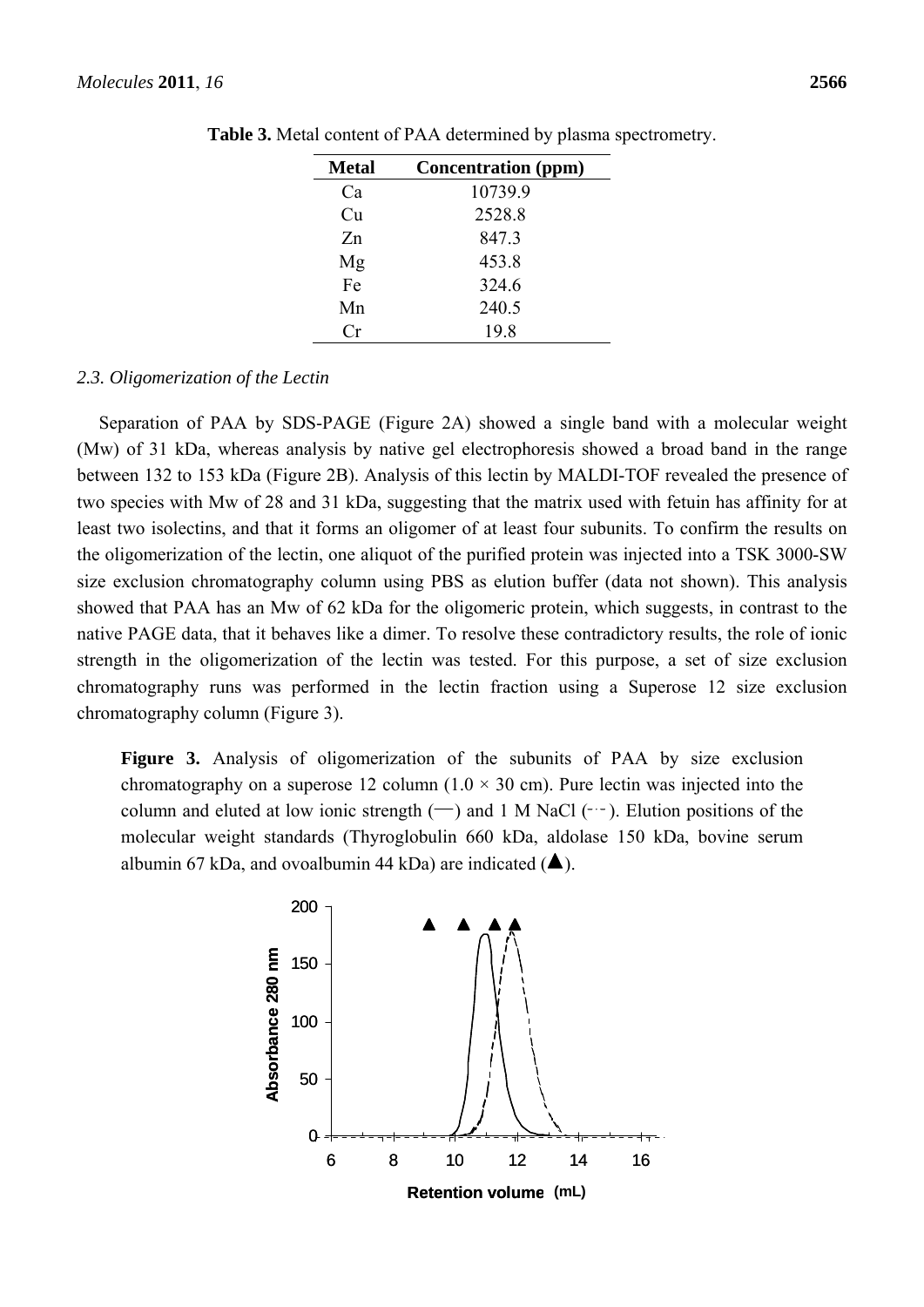In the first run, protein was eluted with a buffer containing 25 mM MES pH 6.0. This run yielded an Mw estimation of 123 kDa, corroborating the tetrameric behavior of the oligomeric lectin. However in a second run, when 1 M NaCl was added to the MES buffer, the estimated Mw was 63 kDa (close to a dimeric behavior). These data demonstrated that the concentration of salt affected the oligomerization of the lectin. It is known that legume lectins can form oligomers consisting of two or four subunits. Although many of the structural features of the oligomerization of legume lectins have been elucidated [30], there is still little information on the details of the mechanism for the oligomerization process. There are few studies on the influence of the ion concentration in the oligomerization process of any lectin. Hatakeyama *et al*. and Kuwahara *et al*. [35,36] reported that high concentrations of NaCl (1-M) and high pH values (9–10) induce oligomerization of the lectin CEL-III from the sea cucumber *Echinaria cucumata* when small carbohydrate ligands are present in the lectin solution. In the present study, low concentrations of NaCl favor the formation of a tetramer, as opposed to the formation of a dimer at higher salt concentrations. The previously noted results allowed us to conclude that the lectin isoforms found in these beans are composed of four subunits, which agrees with reports for other lectins from other varieties of tepary beans [26,29,37].

#### *2.4. Characterization of the Subunits of the Tepary Bean Lectin*

Analysis of the lectin fraction by 2D-PAGE resulted in the separation of three protein species with the same molecular weight but different isoelectric points (4.2, 4.4, and 4.5) (Figure 4); each subunit is assumed to correspond to a different subunit.

**Figure 4.** Analysis of the lectin from tepary beans by 2D-polyacrylamide gel electrophoresis. (**A**). In the gel shown, three distinct species (designated as a, b, and c) were distinguished; (**B**). Densitogram shows peaks corresponding to the three species, with calculated isoelectric points of 4.5 (a), 4.4 (b), and 4.2 (c).



Further analysis of the amino acid sequences of six tryptic peptides from these subunits (Table 4) showed that all of them share between 90 and 93% of identity with erythroagglutinating phytohemagglutinin, leukoagglutinating phytohemagglutinin from *Phaseolus vulgaris* [38], and phytohemagglutinin from *Phaseolus coccineus* [39], and 100% identity with phytohemagglutinin from *Phaseolus acutifolius* [40]. This latter sequence was isolated when a c-DNA from tepary beans was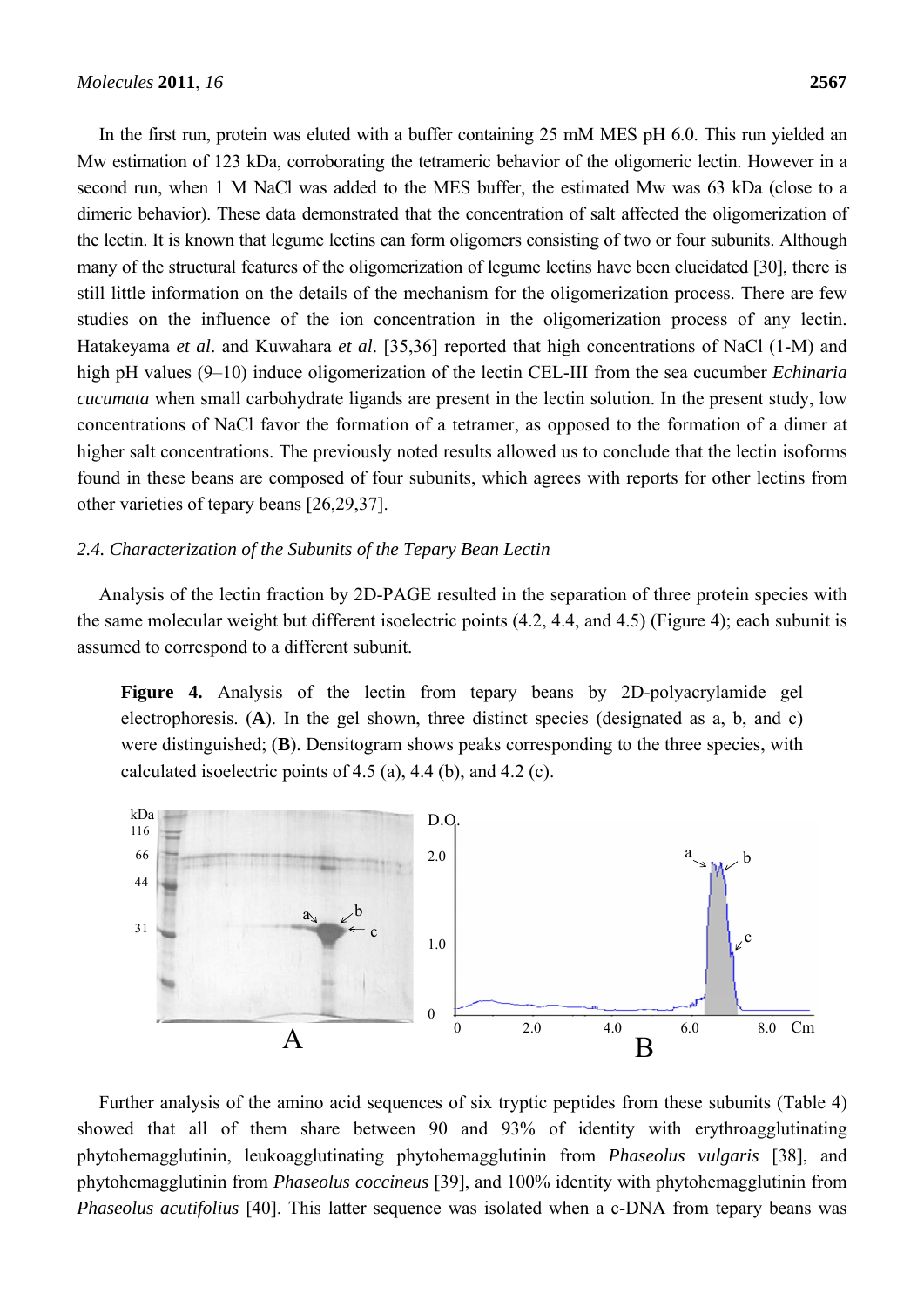screened with a probe derived from the sequence of the α-amylase inhibitor from *Phaseolus vulgaris*. Mirkov *et al*. [40] did not report on this sequence, nor did they purify a lectin fraction from tepary beans. Therefore, the present work confirms that the sequence reported in that study corresponds to an active lectin. Due to the identity found among the sequences of other lectins, as mentioned previously, and the subunits separated by 2D-PAGE for PAA, it is suggested that the differences in pI in the resolved species are due to post-translational modifications, such as glycosylation.

**Table 4.** Results of the sequence obtained by LC/MS/MS on tryptic peptides of proteins excised from 2D-PAGE separation of the tepary bean subunits. The calculated masses were obtained from a theoretical tryptic digest of the sequence of the lectin precursor from *Phaseolus acutifolius* reported in the NCBI protein sequence data base (Accession No gi|1086123).

| <b>Calculated</b> | <b>Observed</b> | <b>Start residue</b> | End      |                         |  |
|-------------------|-----------------|----------------------|----------|-------------------------|--|
| <b>Mass</b>       | <b>Mass</b>     |                      | residue. | <b>Sequence</b>         |  |
| 1095.6156         | 1095.6118       | 161                  | 170      | <b>HIGIDVNSIK</b>       |  |
| 1317.7776         | 1317.7792       | 197                  | 208      | LLVASLVYPSQK            |  |
| 1324.6995         | 1324.7072       | 209                  | 220      | <b>TSFIVSDTVDLK</b>     |  |
| 1635.8125         | 1635.7968       | 140                  | 153      | <b>AHTVAVEFDTLYNR</b>   |  |
| 1800.9086         | 1800.8922       | 56                   | 72       | LTNLNDNGEPTLSSLGR       |  |
| 2219.2183         | 2219 2234       | 102                  | 124      | VPNNAGPADGLAFALVPVGSKPK |  |

## *2.5. Hemagglutination Activity*

Table 5 shows a comparison of specific activity on agglutination assays of the tepary bean hemagglutinin with commercial lectin from *Canavalia ensiformis* (concanavalin A). Our results showed that, in general, tepary bean hemagglutinin had higher activity than concanavalin A. When hemagglutination assays were carried out with non-trypsinized erythrocytes, it was observed that hemagglutination activity was lower than when erythrocytes were pretreated with trypsin s (data not shown).

**Table 5.** Hemagglutination activity of the purified lectin from *Phaseolus acutifolius* compared with that of the lectin from *Canavalia ensiformis* (Concanavalin A) on trypsinized human erythrocytes of blood types A and O.

| Lectin                     | Lectin<br><b>Concentration</b> | <b>Trypsinized human erythrocytes</b><br>(Hemaggluting titer) |                     |  |
|----------------------------|--------------------------------|---------------------------------------------------------------|---------------------|--|
|                            | (mg/mL)                        | <b>Type A</b>                                                 | <b>Type O</b>       |  |
| Tepary bean                | 3.5                            | 292.6                                                         | 36.6                |  |
| Phaseolus vulgaris (PHA-E) | 3.5                            | $20.34 \times 10^7$                                           | $33.55 \times 10^6$ |  |
| Concanavalin A             | 35                             |                                                               | በ 57                |  |

The effect of various monosaccharides, oligosaccharides, and glycoconjugates on hemagglutination activity was tested in the present study. These assays were performed in 96-well microtiter plates in which the concentration of the potential inhibitor was varied and the lectin concentration was maintained constant.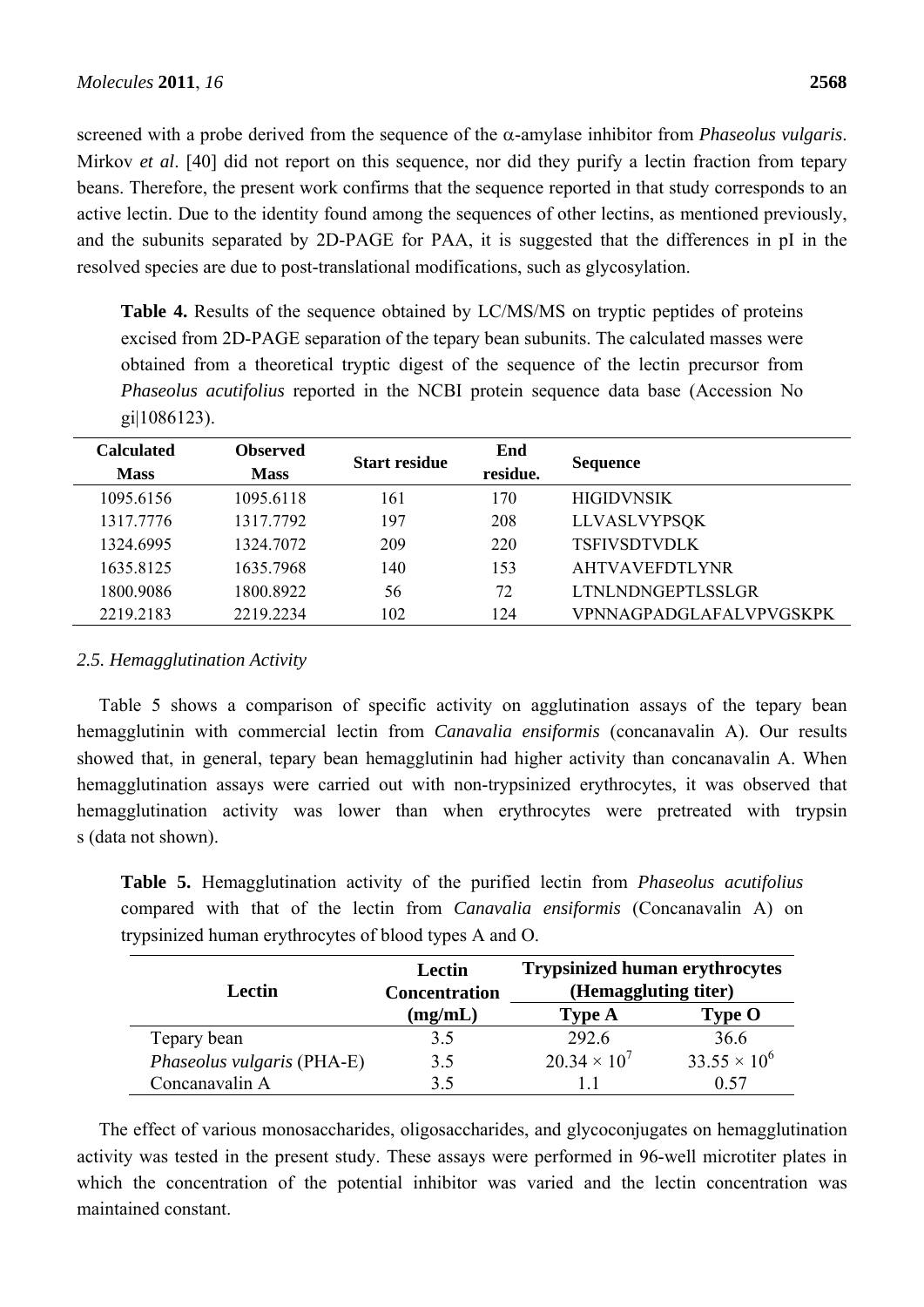#### *Molecules* **2011**, *16* **2569**

The results obtained in these experiments (Table 6) showed that monosaccharide, oligosaccharides, and glycopeptides did not any inhibitory effects on the hemagglutination activity. However, on the other hand, intact glycoproteins showed an inhibitory effect in erythrocytes of both types A and O.

| Inhibitory concentration <sup>a</sup> (mg/mL)            |                       |                       |
|----------------------------------------------------------|-----------------------|-----------------------|
|                                                          | Human "O"             | Human "A"             |
| <b>Glycoproteins</b>                                     | Erythrocytes          | Erythrocytes          |
| $GnT-V$                                                  | $1.7 \times 10E - 3$  | $27.3 \times 10E - 3$ |
| Fetuin                                                   | $78.1 \times 10E - 3$ | $156.3 \times 10E-3$  |
| Fibrinogen                                               | $9.8 \times 10E - 3$  | $39.1 \times 10E-3$   |
| Thyroglobulin                                            | $4.8 \times 10E - 3$  | $4.8 \times 10E - 3$  |
| Ovoalbumin                                               | 1.3                   | 1.3                   |
| <b>Glycopeptides</b>                                     |                       |                       |
| Tryptic glycopeptides from bovine fetuin                 | n.i.                  | n.i.                  |
| glycopeptides from<br>Tryptic<br>pocine<br>Thyroglobulin | n.i.                  | n.i.                  |
| Tryptic glycopeptides from ovoalbumin                    | n.i.                  | n.i.                  |
| Thermolytic<br>glycopeptides<br>from                     | n.i.                  | n.i.                  |
| Fibrinogen                                               |                       |                       |
| Oligosaccharides                                         |                       |                       |
| Chitooligosaccharides                                    | n.i.                  | n.i.                  |
| Human milk oligosaccharides mixture                      | n.i.                  | n.i.                  |
| Raffinose                                                | n.i.                  | n.i.                  |
| Lactose                                                  | n.i.                  | n.i.                  |
| <b>Monosaccharides</b>                                   |                       |                       |
| Maltose                                                  | n.i.                  | n.i.                  |
| Glucose                                                  | n.1.                  | n.i.                  |
| Galactose                                                | n.i.                  | n.i.                  |
| Mannose                                                  | n.i.                  | n.i.                  |
| Fucose                                                   | n.i.                  | n.i.                  |
| Metilglucopyranose                                       | n.i.                  | n.i.                  |
| Glucosaminitol                                           | n.i.                  | n.i.                  |
| Galactosaminitol                                         | n <sub>1</sub>        | n <sub>1</sub>        |

**Table 6.** Effect of glycans and glycoconjugates on the hemagglutination activity of the lectin from tepary beans.

<sup>a</sup> lowest concentration giving complete inhibition.

These results indicate that *N*-linked complexes (biantennary triantennary, or tetraantennary) are the best haptens for this lectin because these structures are those that present in the glycoprotein inhibitors that rendered the best inhibition. A summary of the structures that are present in the glycoproteins that were utilized in the hemagglutination inhibition assays is presented in Table 7. Bovine fetuin expresses mainly biantennary structures [40]. Triantennary oligosaccharides are the main components of bovine fetuin [41]. Porcine thyroglobulin possess a variety of biantennary and triantennary *N*-linked glycans [42], and the recombinant human β-1,6-*N*-acetylglucosaminyltransferase-V used in this study contains a variety of biantennary, triantennary, and tetraantennary glycans [43]. PAA, however, may have low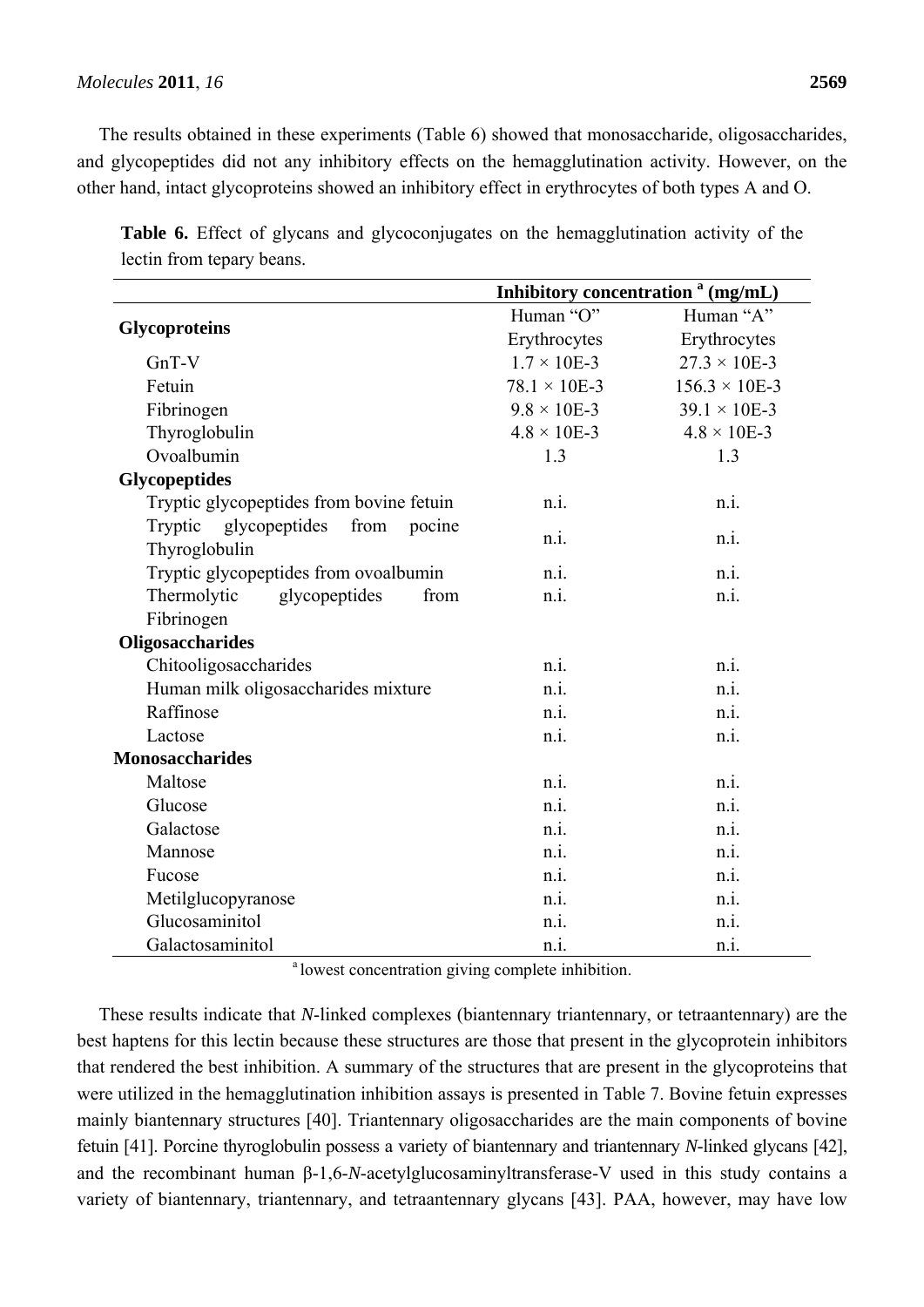affinity for high mannose and hybrid structures because these are the structures present in ovoalbumin [44] and because this glycoprotein caused moderate inhibition of the hemagglutinating reaction. The fact that glycopeptides that were prepared from the glycoproteins mentioned previously did not cause inhibition of the hemagglutinating reaction is an indication that cooperativity (clustering of multivalent ligands) is important in the binding of PAA to its ligands [45]. Therefore, these results suggest that PAA, like other lectins [28,46-48] also belong to the group termed "complex" with specificity toward *N*-glycans.

**Table 7.** Asparagine-linked oligosaccharide structures that are present in the glycoproteins and glycopeptides utilized in inhibition of the hemagglutination assays of PAA.

| <b>Structure</b>                                                                                                                    | <b>Name</b>           | Source(s)                                                              | <b>References</b> |
|-------------------------------------------------------------------------------------------------------------------------------------|-----------------------|------------------------------------------------------------------------|-------------------|
| $\bullet$ or $\circ$<br>$\sqrt{ASN}$<br>$\vdash\vdash$ C                                                                            | Biantennary complex   | Bovine Fibrinogen<br>Bovine fetuin<br>Porcine Thyroglobulin<br>$GnT-V$ | [36, 40, 49, 50]  |
|                                                                                                                                     |                       | Bovine fetuin<br>Triantennary complex Porcine Thyroglobulin<br>GnT-V   | [40, 49, 50]      |
| Ð<br>⊢⊡<br>$-$ ASN<br>±◇←                                                                                                           | tetrantennary complex | $GnT-V$                                                                | [49]              |
| $\pm$ O-<br>$\Box$ $\Box$ $\Box$                                                                                                    | High mannose          | Ovoalbumin<br>Porcine Thyroglobulin                                    | [40, 41]          |
| $H + 2S$<br>±٤                                                                                                                      | Hybrid                | Ovoalbumin<br>Porcine Thyroglobulin                                    | [40, 41]          |
| Galactose; $\Box N$ -Acetylglucosamine; $\degree$ Mannose; $\Diamond N$ -Acetylneuraminic (sialic) acid; $\blacktriangle N$ Fucose; |                       |                                                                        |                   |

**±** indicates that the monosaccharide residue may or not be present as part of the structure.

The binding of glycopeptides from porcine thyroglobulin with a high variety of complex *N*-glycans showed that some of these glycopeptides were retarded by the immobilized tepary bean lectin. The chromatogram depicted in Figure 5 shows three distinct fractions: fraction 1 corresponds to the unbound (run-through) material, and fractions 2 and 3 are the glycopeptides that were retarded by the affinity column. The monosaccharide composition of the three fractions from lectin affinity chromatography presented in Table 8 shows that the retarded glycopeptides contained in fraction 3 have a larger proportion of *N*-acetylglucosamine in their structures.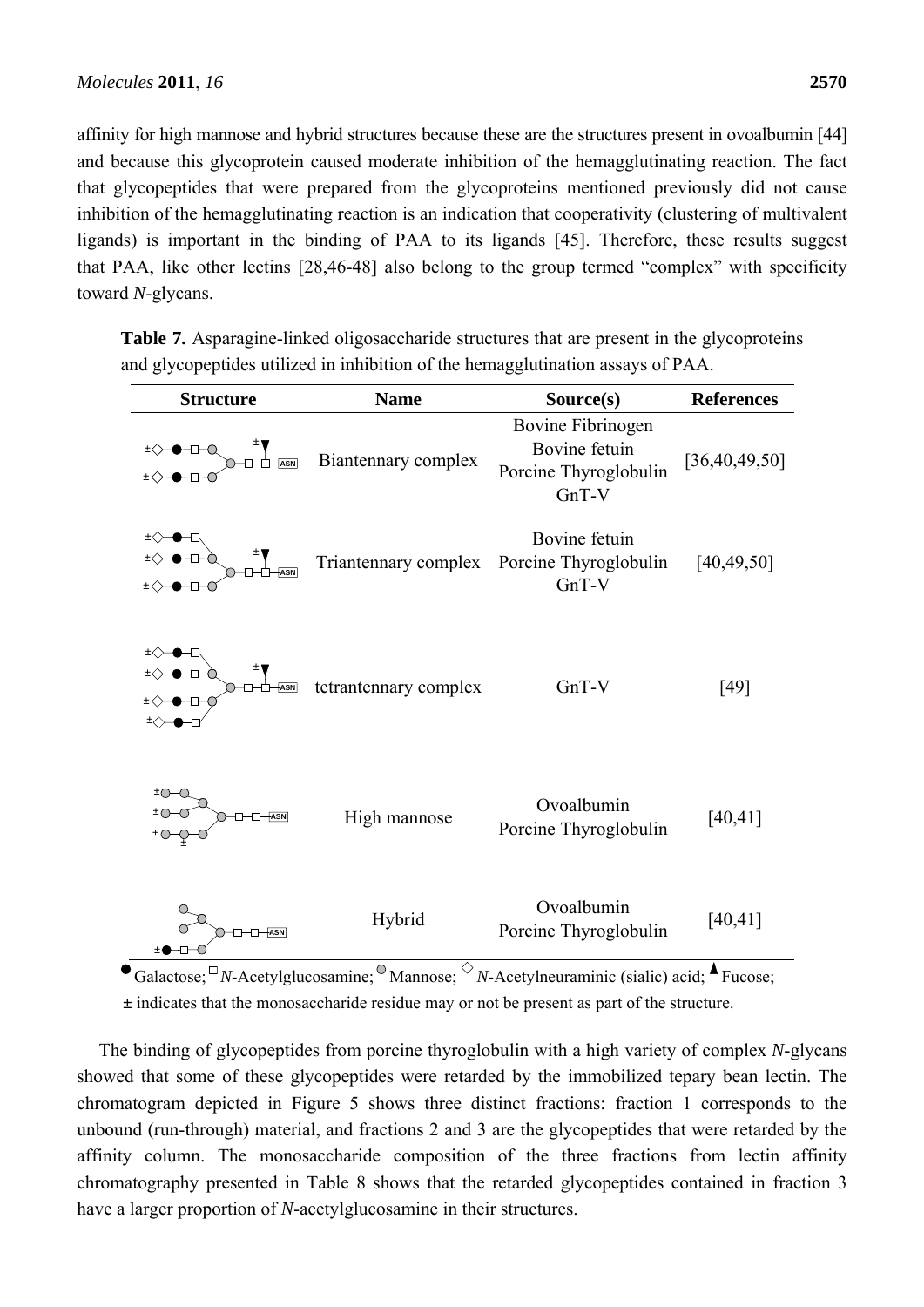**Figure 5.** Analysis of the carbohydrate specificity of tepary bean hemagglutinin by lectin affinity chromatography. A glycopeptide mixture purified from thermolysin-treated thyroglobulin was applied to a column with a resin containing immobilized PAA. The glycopeptides were eluted in three fractions. Fraction 1 contains the unbound glycopeptides. Fractions 2 and 3 are the fractions that were retarded by the lectin column and that therefore have affinity for the lectin. Carbohydrate composition of these fractions is presented in Table 8. The proposed structure of the oligosaccharide with the highest affinity with the tepary bean lectin is presented in Figure 6.



**Table 8.** Carbohydrate compositions of the glycopeptide pools separated by affinity chromatography in an immobilized PAA column (Figure 6).

|                             | Monosaccharide composition $(\%)$ |                   |                   |  |  |
|-----------------------------|-----------------------------------|-------------------|-------------------|--|--|
| <b>Carbohydrate Residue</b> | <b>Fraction 1</b>                 | <b>Fraction 2</b> | <b>Fraction 3</b> |  |  |
| Fucose                      | 5.8                               | 5.5               | 3.9               |  |  |
| Mannose                     | 49.1                              | 43.8              | 26.0              |  |  |
| Galactose                   | 15.5                              | 14.9              | 15.8              |  |  |
| N-acetylglucosamine         | 22.6                              | 29.6              | 40.5              |  |  |

Based on this monosaccharide composition, the structure shown in Figure 6 (a desialylated triantennary structure lacking a galactose residue in one of its branches) is proposed as the best ligand for PAA in the glycopeptides mixture from thyroglobulin.

#### *2.6. Mitogenic Activity*

The mitogenic activity of PAA was compared with that of the leukoagglutinating lectin from the common bean lectin (PHA-L) and concanavalin (Con A). These assays were carried out by measuring the amount of  $[^{3}H]$  thymidine that was incorporated into cultured human lymphocytes at various doses.

Results on the mitogenicity of the assayed lectins (PAA, PHA-L, and Con A) are presented in Figure 7. These results indicate that the lectins from PHA-L and Con A possess higher potential for stimulation of cell division, showing their maximum mitogenic effect at concentrations of 10 μg/mL; on the other hand, PAA showed its maximum mitogenic effect at 25 μg/mL. Studies with *Phaseolus acutifolius* variety escumite lectin [28] showed the same mitogenic capacity as the PAA, while, on the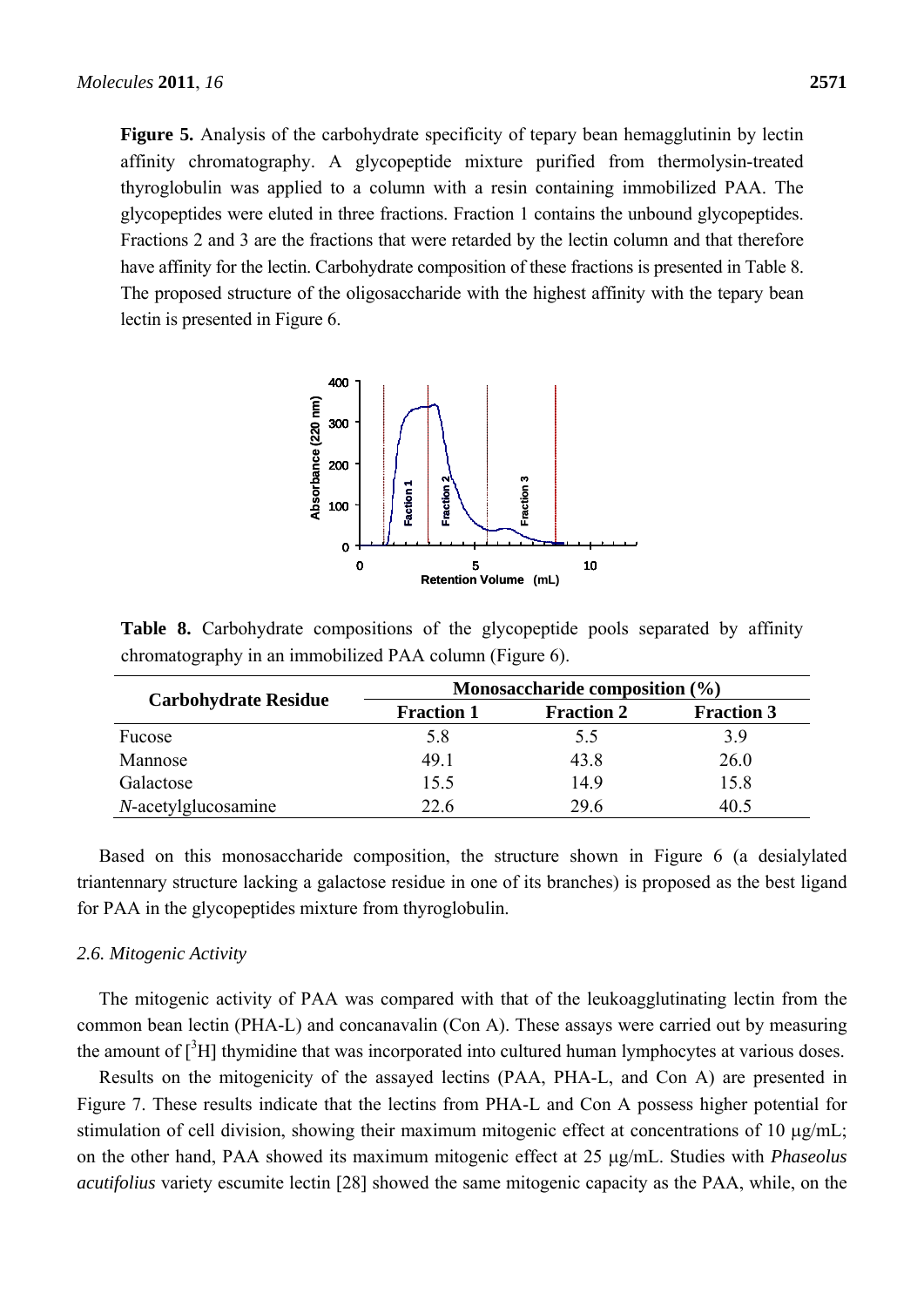other hand, Vargas-Albores *et al.* [26] reported that a lectin tepary had greater mitogenic activity than that of PAA.

**Figure 6.** Structure of the oligosaccharide from porcine thyroglobulin (Figure 5, Fraction 3), which has the highest affinity to the lectin from tepary beans. This structure was proposed based on the monosaccharide composition of this fraction, shown in Table 8.



**Figure 7.** Comparison of the mitogenic effects of the lectin from tepary beans  $(-\bullet)$ , the leukoagglutinating lectin from *Phaseolus vulgaris* ( $\circ$ ), and Concanavalin A ( $\circ$ **+**). In these experiments, the incorporation of  $[^3H]$ -thymidine was measured after incubation of cultured human lymphocytes with increasing amounts of each lectin.



## *2.7. Cytotoxicity Activity on Mouse 3T3 Fibroblast Cell Clones*

Tepary bean lectin presented a dose-depending cytotoxic effect on the cell clone (evaluated using the MTT test). The cytotoxicities of cell clones were different as shown by the  $IC_{50}$  values obtained for each cell clones. For clone T4, we found an  $IC_{50}$  of 51.5  $\mu$ g/mL, for N5, of 72.5  $\mu$ g/mL, and for J20, of 275 µg/mL. Figure 8 demonstrates that the T4 clone showed significant growth inhibition, while J20 clone showed low inhibition even at a high lectin concentration. Cytotoxicity studies reported for the same lectin [51] have demonstrated that PAA have the ability to inhibit the growth of human cancer cells, either by causing cytotoxic or anti-proliferation effects on SW480 and C33-A cell lines, and, on the other hand, that PAA has the ability to inhibit the colony formation ability in both cell lines. On the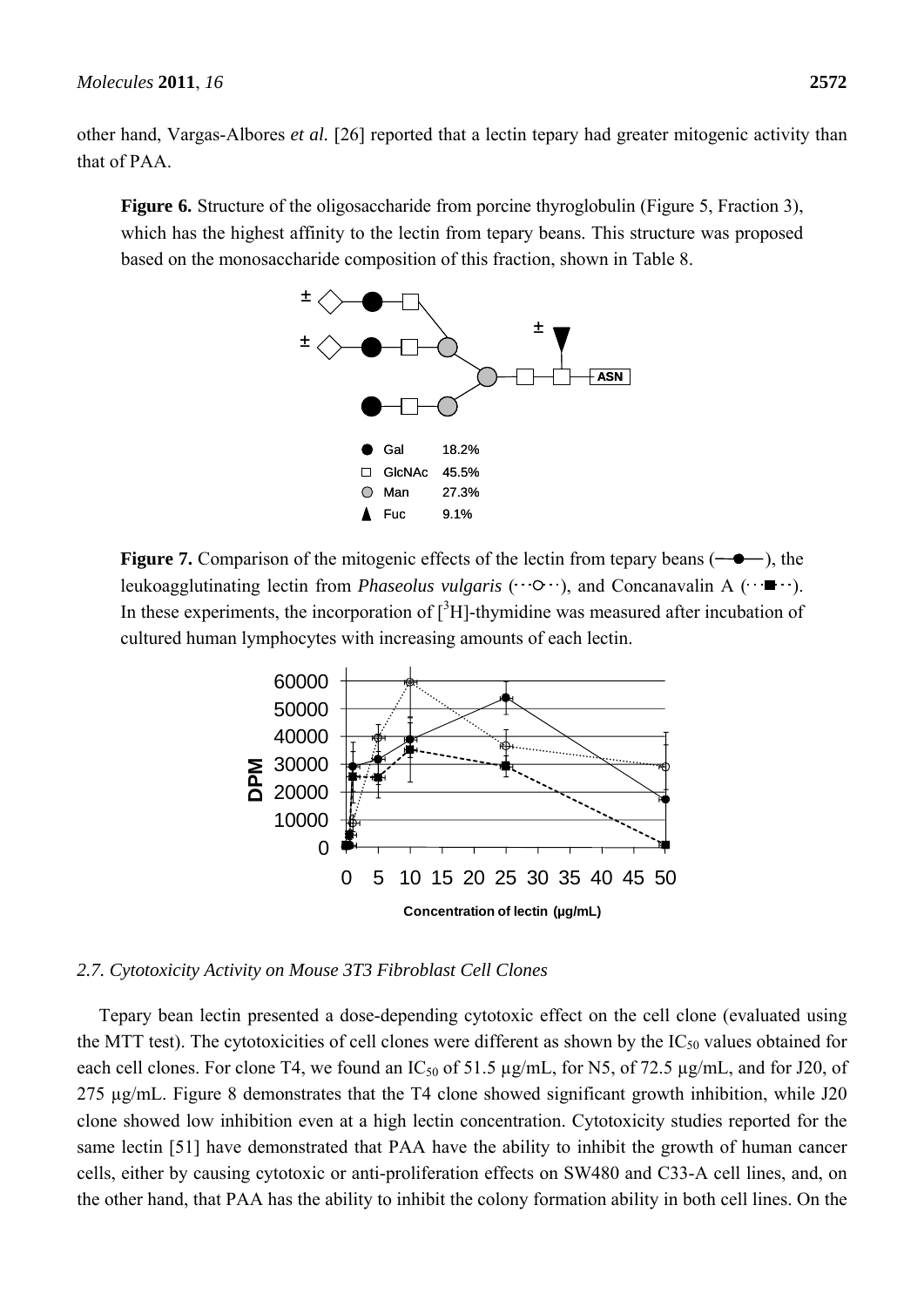other hand, it has also been reported that tepary bean lectin can reduce the viability of small intestine epithelial cells of rats [52], as well as induce severe damage in mice [53].

**Figure 8.** Effect of the lectin from tepary beans on mouse 3T3 fibroblast cell clones. Cell clones were exposed to the indicated concentration of tepary bean lectins for 24 h, and after incubation, viability was determined employing the MTT assay.



 $10 \mu g/mL$  31  $\mu g/mL$  510  $\mu g/mL$  5100  $\mu g/mL$ 

## **3. Experimental**

## *3.1. Materials*

White tepary bean (*Phaseolus acutifolius*) seeds were purchased from a local market in Hermosillo (Sonora, Mexico). The beans were ground into a fine powder with a Thomas-Willey mill prior to the lectin isolation procedure. Reagents for protein extraction and purification were purchased from Sigma Chemical Co. (St Louis, MO, USA). Mini-Leak agarose matrix (medium density) was purchased from Kem-En-Tec A/S (Copenaghen, Denmark); Fractogel Azlactone affinity matrix was purchased from Merck (USA). Electrophoresis reagents were acquired from Bio-Rad (Hercules, CA, USA). Erythrocytes of human blood groups A and O were obtained from healthy volunteer donors. The erythrocytes were separated from plasma by centrifugation at 2,000 rpm for 10 min; the cells were then washed twice with two volumes of PBS (10 mM KH<sub>2</sub> PO<sub>4</sub>/K<sub>2</sub>HPO<sub>4</sub> 50 mM NaCl, and 15 mM sodium azide, pH 7.2). For agglutination assays, 250  $\mu$ L of erythrocytes were treated with trypsin (0.6 mg/mL) in 10 mL of PBS for 1 h at 37 ºC and then washed three times with PBS. The erythrocytes were diluted (2%) in PBS before use. Glycoproteins employed in hemagglutination inhibition assays (bovine fetuin, bovine fibrinogen, porcine thyroglobulin, conalbumin, and ovoalbumin) were from Sigma. Recombinant soluble β-1,6-*N*-acetylglucosaminyl transferase V (GnT-V) was purified from overproducer Chinese hamster ovary cells as described [43]. Glycopeptides utilized in hemagglutination and affinity chromatography studies were prepared from the glycoproteins mentioned previously by treating them with trypsin or thermolysin using the procedure reported by Altmann *et al.* [49]. Oligosaccharide mixture from chitin was prepared as described by Merkle and coworkers [54]. Human milk oligosaccharide mixture was a kind gift from David F. Smith (University of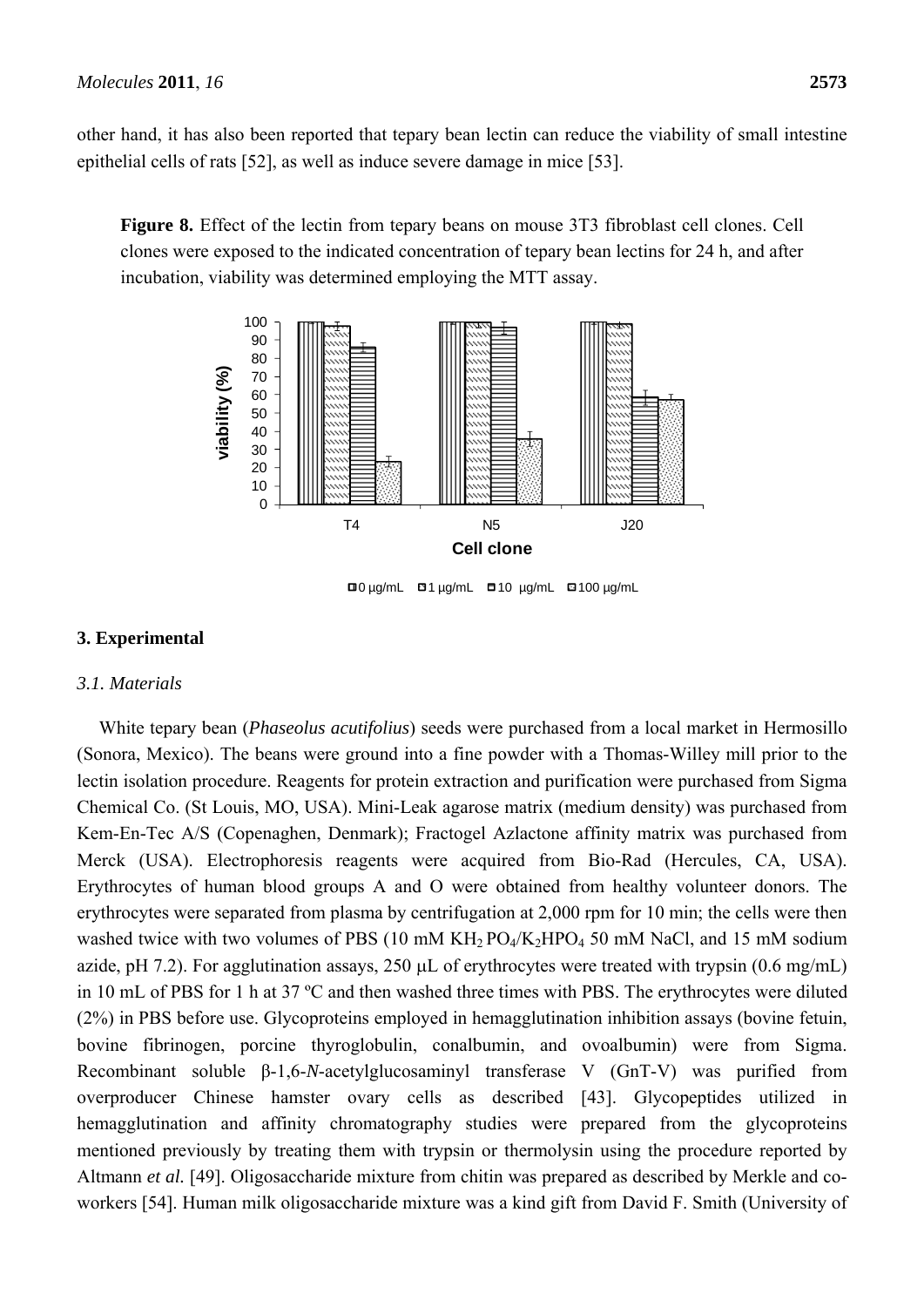Georgia). RPMI 1640 culture media was purchased from Gibco BRL. Mouse 3T3 fibroblast cells clones (T4, N5, and J20) were a gift from Enrique Pérez-Cárdenas, M.Sc. (National Institute of Cancer Research, Mexico). All other reagents were of the highest quality available.

## *3.2. Preparation of Mini-Leak Agarose Resin*

Bovine fetuin was immobilized in Mini-Leak agarose by adding 1 g of the the resin (previously washed with de-ionized water) to 50 mg of the protein in 1 mL of 0.1 M NaCl. Polyethyleneglycol was added immediately to a concentration of 20% and the coupling reaction mixture was incubated overnight at room temperature under constant agitation. After incubation, the mixture was settled, the supernatant was decanted, and the resin washed twice with 20 mL of 0.1 M NaCl to remove the uncoupled fetuin. To block the non-reacted active groups, the resin was incubated for 3 h with two volumes of 0.2 M ethanolamine at room temperature. Then the solution was decanted and the resin was packed into an empty chromatography column  $(1.5 \text{ cm} \times 15 \text{ cm})$  (Bio-Rad) and connected through a flow adapter to an FPLC chromatography system (Amersham Pharmacia Biotech, Uppsala, Sweden). The resin was washed with 20 mL of 0.1 M glycine, pH 2.5, then with 20 mL of 0.1 M of dibasic potassium phosphate, pH 11.0, and finally with 20 mL of 0.1 M NaCl, 15 mM NaN<sub>3</sub>.

## *3.3. Purification of PAA*

Purification of PAA was carried out with modification of the method by Mejia *et al.* [37]. Presence of the lectin along the purification procedure was verified by positive hemagglutination in the activity assays described later. Ground tepary beans were extracted overnight with PBS (10 mL/g of bean meal) at 4 ºC in a glass beaker with constant stirring. The mixture was centrifuged at 12,000 g for 60 min to yield the crude extract. The crude extract was dialyzed overnight against PBS at 4 ºC and centrifuged again to remove insoluble residues. The extract was then subjected to a "salting out" step with  $70\%$  NH<sub>4</sub>SO<sub>4</sub> (w/v) and centrifuged at 12,000 g for 60 min. The precipitate was resuspended and dialyzed against three changes of PBS. The dialyzed fraction was subjected to affinity chromatography. Prior to sample injection, the affinity column was equilibrated with 20 volumes of PBS. Then the sample was applied and the unbound proteins were washed with 20 volumes of the initial buffer. Fractions that exhibited hemagglutination activity were eluted from the column with 20 volumes of 50 mM glycine-HCl, pH 2.5. The elutes were dialyzed against distilled water with three changes, then lyophilized and stored at −20 °C until further characterization. Protein was determined according to Lowry *et al.* [55] using bovine serum albumin as standard.

#### *3.4. Size Exclusion Chromatography*

Molecular weight of the purified lectin from tepary beans was estimated by Size exclusion chromatography (SEC) on TSK 3000 SW size exclusion HPLC column (TosoHaas, Japan) that was previously equilibrated in PBS at a flow rate of 0.5 mL/min. An aliquot of the pure lectin (0.1 mg) was dissolved in PBS and injected into the column. The material was eluted from the column and monitored in an online Ultraviolet (UV) detector at wavelength of 280 nm. Molecular weight of the sample was estimated by graphic interpolation on a standard curve (data not shown) obtained by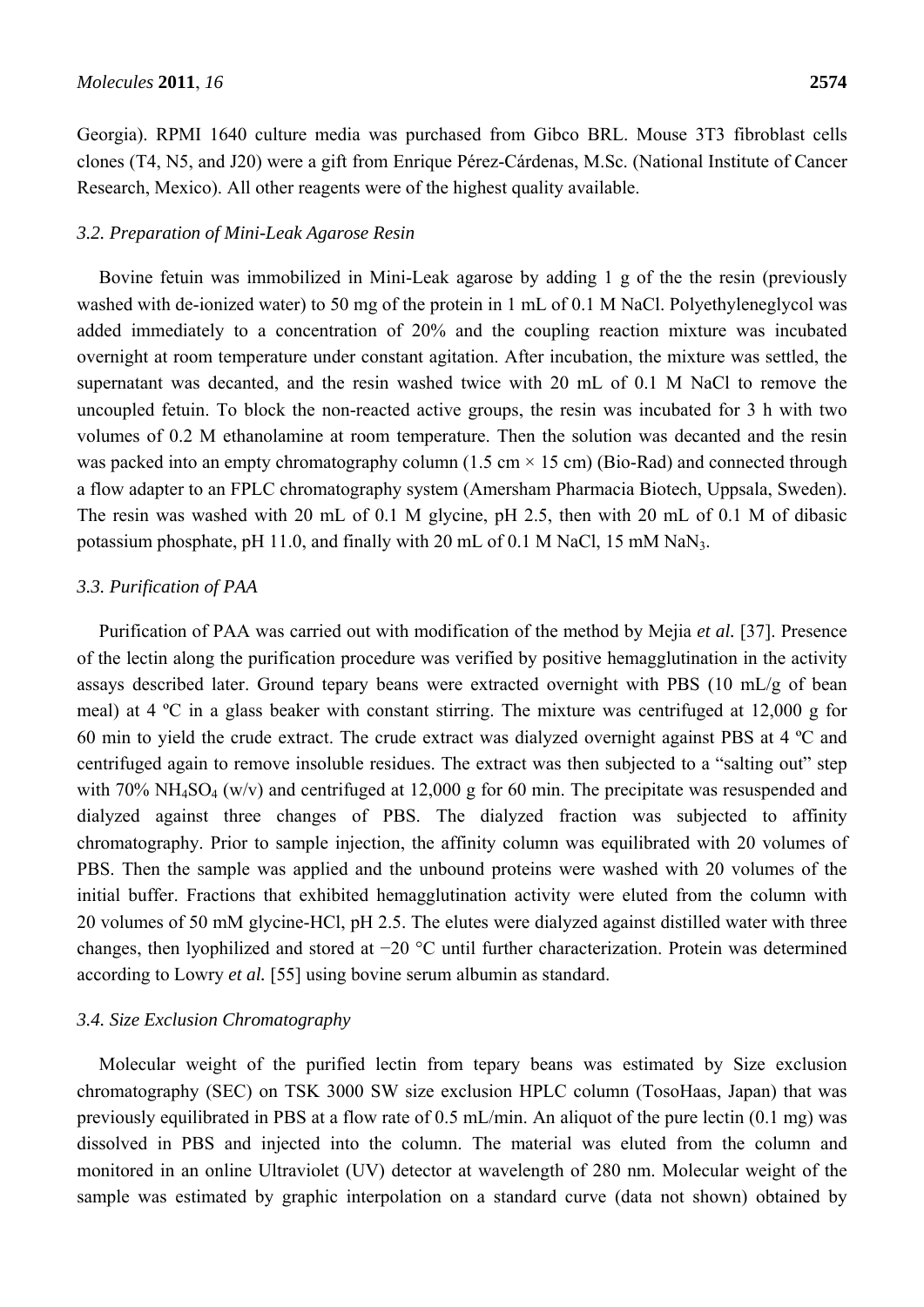graphing the retention time *vs.* the logarithm of the molecular weight of the following protein standards: thyroglobulin (660 kDa); ferritin (440 kDa); catalase (220 kDa); aldolase (150 kDa); bovine serum albumin (67 kDa), and ovoalbumin (44 kDa). In order to evaluate the role of ionic strength of the mobile phase in the retention time of PAA in SEC, a second system was employed in which this lectin was injected to a Superose 12 column (Amersham Biosciences) under two buffer conditions: the first with 25 mM MES pH 6.0 (low ionic strength); and the second with the same buffer, added together with 1 M NaCl (high ionic strength). Molecular weight in these runs was estimated as described previously.

#### *3.5. MALDI-TOF Mass Spectrometry*

Molecular weight of the purified tepary bean lectin was also measured by Matrix Assisted Laser Desorption/Ionization-Time of Flight Mass spectrometry (MALDI-TOF MS) (Hewlett Packard-G2025A LD-TOF). The pure lectin was dissolved in 500 μL of water and a 5-μL aliquot of the protein was mixed with 5 μL of sinapinic acid. One to two microliters of sample were then applied to the surface of a gold probe, dried under vacuum, and applied to the spectrometer.

## *3.6. Polyacrylamide Gel Electrophoresis (PAGE)*

The purified lectin was subjected to analysis by native PAGE using a Phast System Instrument (Amersham Biosciencies) in 8–25% PhastGel and run as described by the manufacturer (Separation Technique File Number 120). For dissociation of the subunits, SDS-PAGE was carried out according to Laemmli (1970) [56] under reducing conditions in a 12% gel. SDS-PAGE was performed in a vertical miniprotean II electrophoresis system (Bio-Rad). Separated proteins in the gels were visualized by staining with Coomassie blue R-250. Molecular mass standards in native PAGE were from Amersham Biosciences, and in SDS PAGE, were myosin, β-galatosidase, phosphorylase-B, bovine serum albumin, ovalbumin, carbonic anhydrase, and soybean trypsin inhibitor.

For two dimensional-PAGE, Isoelectric focusing (IEF) electrophoresis was performed as the first dimension as described in [57,58]. The line on which the lectin was found was excised from the gel and placed at the top of a 12% SDS-PAGE gel, then sealed with 1% agarose, and then resolved for the second dimension. Proteins separated in the 2D-Gel were detected by silver nitrate staining [59] and scanned in a densitometer (BioRad GS700 Imaging densitometer).

## *3.7. Amino Acid Composition Analysis*

Analysis of amino acid composition was performed hydrolyzing the purified lectin and transforming the released amino acids into their fluorescent OPA derivatives, which were then analyzed by reverse phase HPLC according to the method of Vázquez-Ortiz *et al.* [60].

#### *3.8. Metal Composition Analysis*

The lectin was dissolved with NaCl (0.5%) and subsequently dialyzed against 0.5% NaCl for 12 h, and then against 50 mM EDTA for another 12 h. The dialyzed lectin was digested with nitric acid in a microwave oven (Perkin Elmer) and cations were detected by a plasma spectrometer (plasma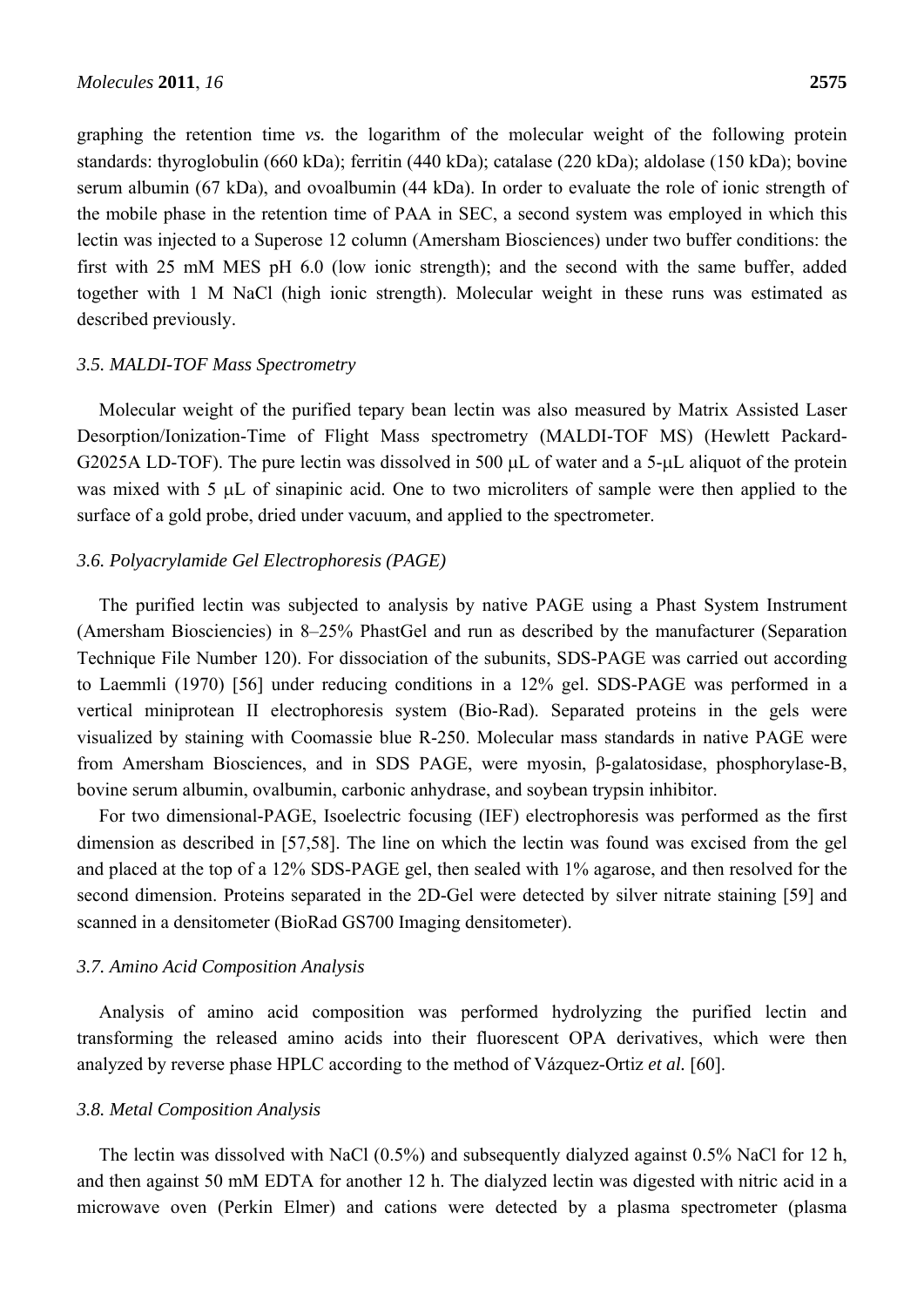ICP-OES, optima 3000XL) [61]. A calibration curve was prepared using standards of each cation (Ca, Cu, Cr, Cd, Fe, Mg, Mn, Zn) (Perkin Elmer) and the concentration of each cation in the lectin sample was estimated by graphic interpolation in ppb.

## *3.9. Carbohydrate Content*

Total carbohydrate content of the lectin was estimated by the phenol sulfuric acid method of Dubois [62] utilizing glucose as a standard.

## *3.10. Analysis of Partial Sequences of Peptides Subunits by LC/MS/MS*

The subunits of the pure lectin from tepary beans were resolved by 2D-PAGE as described previously and stained with a fluorescent dye (Amersham Biosciences). The 2D gel was placed in a robotizedsystem Ettan Spot Handling Workstation (Amersham Biosciences) and sections of the gel corresponding to the resolved subunits were excised. These gel sections were digested with trypsin and injected into a microbore C-18 column coupled via a nano-electrospray interface to a quadrupole-Time of Flight mass spectrometer operating in MS/MS mode [63,64]. Mass spectrometry data was analyzed by MASCOT (http://www.matrixscience.com). Deduced amino acid sequences were obtained using the ExPASy Proteomics Server available at (http://www.expasy.gov). Multiple alignments of known protein sequences were produced with the CLUSTAL W program (http://www.ebi.ac.uk/Tools/msa/clustalw2/).

## *3. 11. Hemagglutination Assays*

Hemagglutination tests were carried out in microtiter 96-well (U shaped) plates. The lectin was diluted serially (2-fold), adjusting the sample volume in each well to 50 μL with PBS. Diluted samples were each mixed with 50 μL of the 2% suspension of trypsinized human erythrocytes types A and O. The reaction mixture was incubated for 1 h at room temperature and then observed for positive agglutination. The titer was defined as the reciprocal of the highest dilution showing detectable agglutination [65].

For hemagglutination inhibition assays, a PAA solution (50  $\mu$ L, 0.08  $\mu$ g/mL) was added to a battery of potential haptens (sugars, oligosaccharides, glycopeptides, and glycoproteins listed in Table 1, 50 μL), each diluted serially (2-fold) with PBS in microtiter plates, incubated for 1 h, and then added with 50 μL of a trypsinized 2% suspension of human erythrocytes. After incubation of the mixture at room temperature for 1 h, the reaction was observed for the end-point of minimum agglutination as described previously. Inhibitory activity was expressed as the lowest concentration of sample solution at which inhibition of hemagglutination was observed.

## *3.12. Preparation of Fractogel-Azlactone-Lectin Matrix*

Purified tepary bean lectin was coupled wit Fractogel-Azlactone matrix by adding the resin (290 mg, 1 mL) to the lectin (10 mg) previously suspended in a buffer (2 mL) that contained 0.05 M of  $KH_2PO_4$ and 0.6 M sodium citrate, pH 7.5. The reaction mixture was incubated for 4 h at room temperature under constant agitation. The coupling was stopped by adding 500 μL of 3 M ethanolamine for 3 h. Then the solution was decanted and the resin was washed with TBS (20 mL, Tris 50 mM, pH 8.0,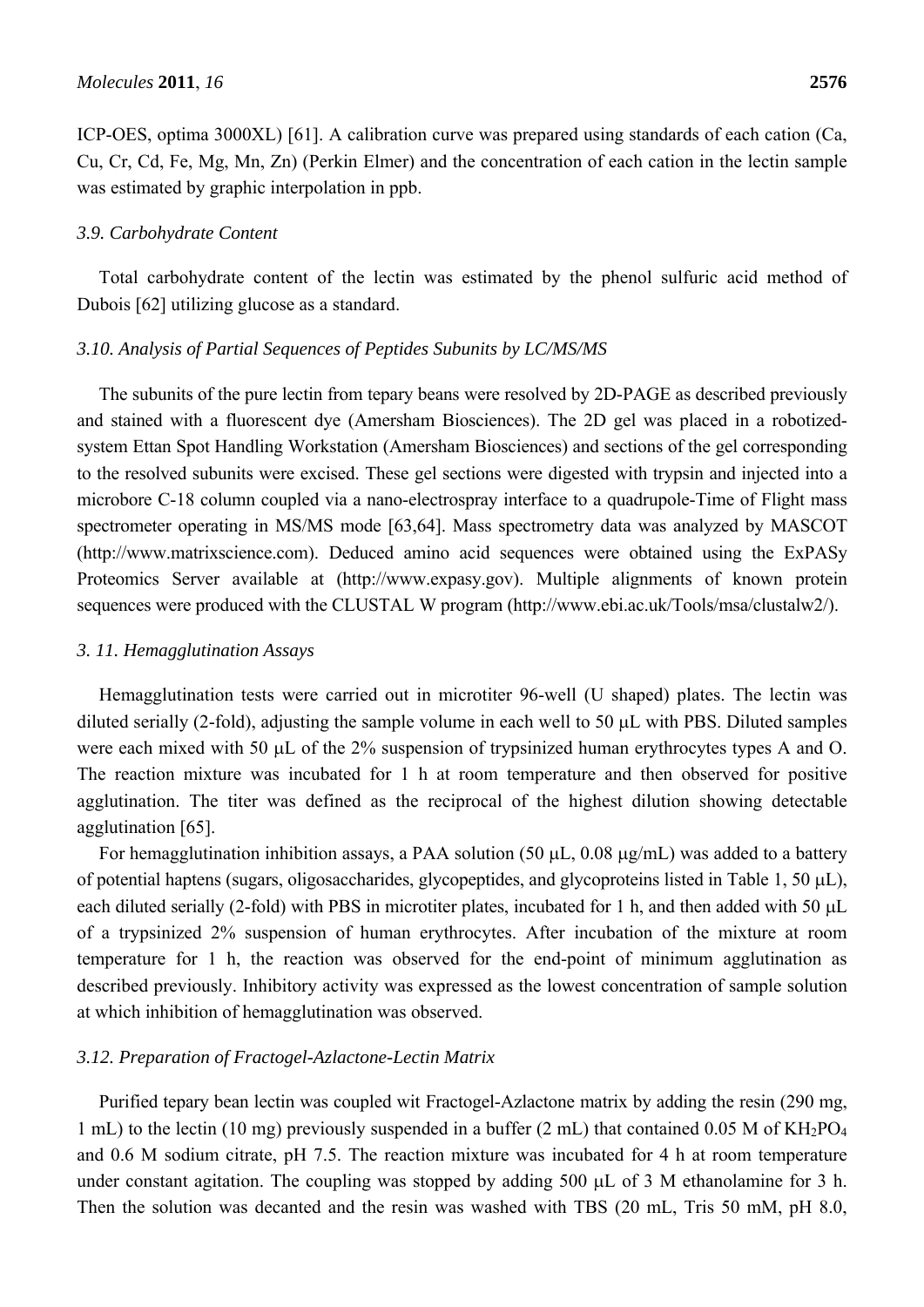NaCl 150 mM, CaCl<sub>2</sub> 10 mM, and 0.2 mM  $MgCl<sub>2</sub>$ ). Finally, the matrix was packed in an empty chromatography column  $(1 \times 10 \text{ cm})$  and equilibrated with TBS.

#### *3.13. Characterization of Lectin Affinity*

PAA immobilized in an azlactone-polyacrylamide affinity resin (2 mL, see previously) was packed into a  $1 \times 10$  cm chromatography column. This column was connected with a flow adaptor to an Akta Purifier 100 chromatography system (Amersham Biosciences) and equilibrated with 10 volumes of TBS. We suspended trypsinized glycopeptides (5.4 mg) from thyroglobulin in the buffer (1.5 mL) and applied this to the affinity column at a flow rate of 1 mL/min. Then the column was washed with 10 volumes of TBS to recover the unbound and retarded material. Then, five volumes of an acidic buffer (50 mM glycine, 150 mM NaCl, pH 2.5) were applied to wash out any bound material from the affinity column. The glycopeptides that were washed and eluted from the affinity column were detected with an online UV detector at 214 nm and collected as 1-mL fractions in glass tubes. Fractions were pooled as unbound, retarded, or bound glycopeptides. These pooled fractions were desalted through a Sephadex G-15 gel filtration column using a volatile buffer (100 mM  $NH_4HCO<sub>3</sub>$ ) and dried under reduced pressure. The desalted glycopeptides were then analyzed for sugar composition by TMS derivatization followed by gas chromatography [66].

## *3.14. Mitogenic Activity on Human Lymphocytes*

Lymphocytes were obtained from human peripheral blood by centrifugation over a Ficoll gradient (Sigma Chemical Co.). The isolated lymphocytes were diluted 2-fold with PBS, then washed in the same buffer, and finally the cells were suspended in RPMI 1640 culture media containing 10% fetal bovine serum and 1% antibiotic (streptomycin and sodium penicillin G).

The cells were cultured in flat-bottomed microtiter plates at a concentration of  $2 \times 10^5$  cells/well. Aliquots of pure PAA were added at different concentrations (0, 0.5, 1.0, 5.0, 10.0, 25.0, and 50.0 μg/mL) in medium with a total volume of 200 μL. Incubation was carried out at 37 ºC in an atmosphere of air containing 4%  $CO_2$  (v/v). After the cells were cultured for 42 h, they were added to 3 μci/mL of  $[3H]$ thymidine (Amersham Biosciences); then, the culture was incubated for 6 additional hours [32].

After incubation, the cells of each well were poured into a microcentrifuge tube and centrifuged for 10 min at 10,000 rpm to stop uptake of radioactivity, the medium was removed, and the cells were washed twice with PBS; then, 0.1% SDS (500 μL) containing 10 mM EDTA was added. After 20 min at room temperature, the lysate was added to 10% cold trichloroacetic acid (TCA, 500 μL). The precipitate was collected on a nitrocellulose filter (Bio Rad), washed with 3 mL of 5% TCA, and dried, and the filter was dipped into a 4-mL cocktail in a scintillation vial and radioactivity was counted in a liquid scintillation counter (Beckman LS 6500) [67]. All determinations were done in quintuplicate.

## *3.15. Cytotoxicity Activity on Mouse 3T3 Fibroblast Cell Clones*

In this assay, we employed three clones of mouse 3T3 fibroblasts previously prepared in the laboratory of Dr Alejandro García-Carrancá; the clones comprised J20, T4, and N5. The cells were cultured in DMEM culture media (Gibco BRL) containing 10% fetal bovine serum and 1% antibiotic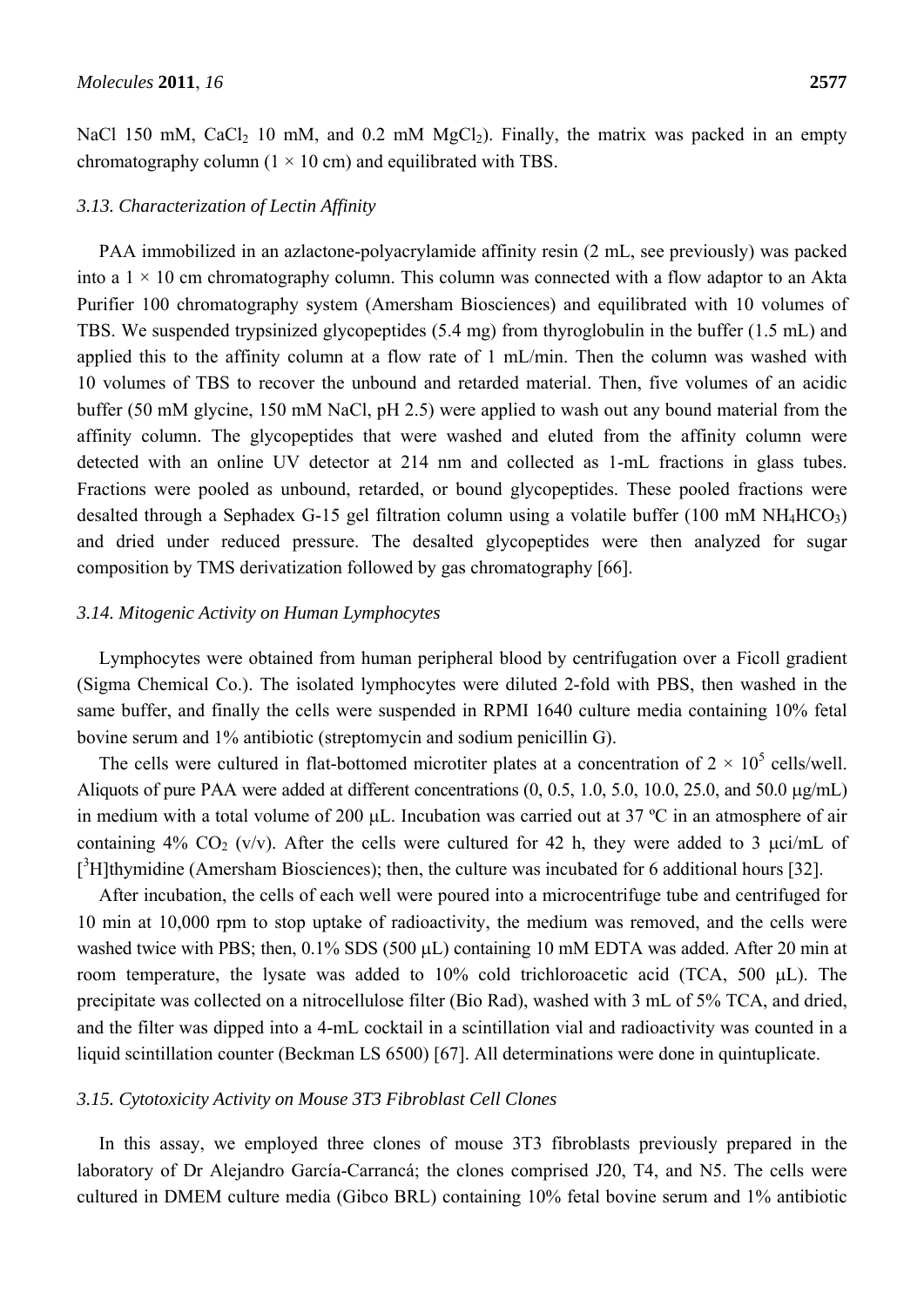(streptomycin and sodic penicillin G) in flat-bottomed microtiter plates at a concentration of  $1 \times 10^4$  cells/well. Aliquots of pure PAA were added at different concentrations (0, 1.0, 10, 100, 200, and 300, μg/mL) in medium with a total volume of 200 μL. Incubation was carried out at 37 ºC in an atmosphere of air containing  $4\%$  CO<sub>2</sub> (v/v) for 24 h. After incubation, the cells were washed and added to culture medium and viability was determined employing the MTT technique [68].

#### **4. Conclusions**

In this study, it was possible to purify the lectin from *Phaseolus acutifolius* by affinity chromatography using fetuin. However, inhibition tests showed that the lectin can be purified with other glycoproteins, such as thyroglobulin, which shows residues of fucose, mannose, galactose, and *N*-acetyl glucosamine, as analyzed in this study. Thus, PAA could be classified as a complex lectin. PAA is a tetrameric glycoprotein that can behave as a dimer due to the ionic strength of the medium, composed of at least three isoforms, whose subunit molecular weights differed slightly, possibly due to glycosylation differences in their structure. Partial amino acid sequences from PAA had high identity with phytohemagglutinin of *Phaseolus vulgaris* and *Phaseolus coccineus*, showing the need to conserve these molecules. Because the PAA showed toxic effects on human lymphocytes and mouse fibroblasts, the results open the possibility of using this lectin in toxicity studies on normal and transformed cells from human and animal sources. A deeper characterization of isolectins in PAA is required in order to define fine carbohydrate specificities and structural and biochemical differences. Therefore, understanding the structure and function of the lectin would be useful in studies with bacteria, fungi, viruses, and tumor cells, which cause damage to plants and to humans.

#### **Acknowledgments**

The authors wish to thank Alejandro García-Carrancá, Fikrat Abdullaev, Tracy Andacht, and Paratoo Azadi for their help during the present study. Additionally, the National Council for Science and Technology of Mexico provided financial support for this project.

## **References and Notes**

- 1. Etzler, M. Distribution and function of lectins in vegetables. In *The Lectins: Properties, Function and Applications in Biology and Medicine*; Liener, I.E.S., Goldstein, I.J., Eds.; Academic Press: London, UK, 1986; pp. 100-200.
- 2. Sharon, N.; Lis, H. *Lectins*; Chapman and Hall: New York, NY, USA, 1989; pp. 56-67.
- 3. Sharon, N.; Lis, H. Legume lectins-a large family of homologous proteins. *FASEB J.* **1990**, *4*, 3198-3208.
- 4. Weiss, W.I.; Drickamer, K. Structural basis of lectin carbohydrate recognition. *Ann. Rev. Biochem.* **1996**, *65*, 441-473.
- 5. Chandra, N.R.; Prabu, M.M.; Suguna, K.; Vijayan, M. Structural similarity and functional diversity in proteins containing the legume lectin fold. *Protein Eng.* **2001**, *14*, 857-866.
- 6. Manoj, N.; Suguna, K. Signature of quaternary structure in the sequences of legume lectins. *Protein Eng.* **2001**, *14*, 735-745.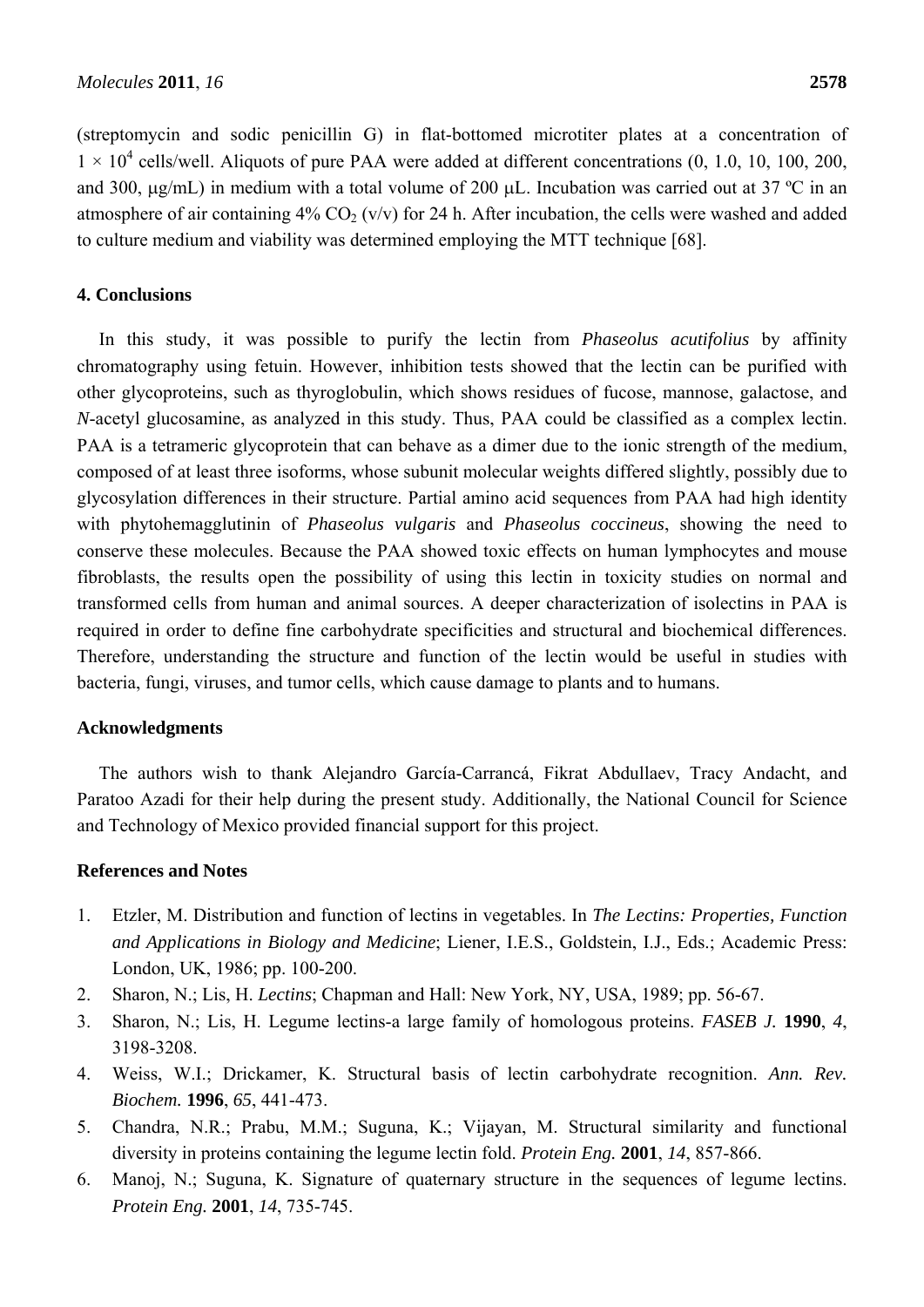- 7. Sharon, N.; Lis, H. How proteins bind carbohydrates: Lessons from legume lectins. *J. Agr. Food Chem.* **2002**, *50*, 6586-6591.
- 8. Sharma, V.; Surolia, A. Analyses of carbohydrate recognition by legume lectins: Size of the combining site loops and their primary specificity. *J. Mol. Biol.* **1997**, *267*, 433-445.
- 9. Clarke, A.E.; Knox, R.B.; Jermyn, M.A. Localization of lectins in legume cotyledons. *J. Cell Sci*. **1975**, *19*, 157-167.
- 10. Cummings, R.D.; Kornfeld, S. Fractionation of asparagine-linked oligosaccharides by serial lectin-agarose affinity chromatography. *J. Biol. Chem*. **1982**, *257*, 11235-11240.
- 11. Cummings, R.D. Affinity chromatography of oligosaccharides and glycopeptides. In *Glycoconjugates: Composition, Structure and Function*; Allen, H.J., Kisalius, E.C., Eds.; Marcel Decker: New York, NY, USA, 1990; pp. 124-139.
- 12. Felsted, R.L.; Li, J.; Pokrywka, G.; Egorin, M.J.; Spiegel, J.; Dale, R.M. Comparison of *Phaseolus vulgaris* cultivars on the basis of isolectin differences. *Int. J. Biochem.* **1981**, *13*, 549-557.
- 13. Felsted, R.L.; Egorin, M.J.; Leavitt, R.D.; Bachur, N.R. Recombinations of subunits of *Phaseolus vulgaris* isolectins. *J. Biol. Chem.* **1977**, *252*, 2967-2971.
- 14. Leavitt, R.D.; Felsted, R.L. Bachur, N.R. Biological and biochemical properties of *Phaseolus vulgaris* isolectins. *J. Biol. Chem.* **1977**, *252*, 2961-2966.
- 15. Monsigny, M.; Jeune-Chung, K.H.; Perrodon, Y. Separation and biological properties of *Phaseolus vulgari*s isolectins. *Biochimie* **1978**, *60*, 315-1322.
- 16. Pusztai, A.; Watt, W.B. Isolectins of *Phaseolus vulgaris*. A comprehensive study of fractionation. *Biochim. Biophys. Acta* **1974**, *365*, 57-71.
- 17. Felsted, R.L.; Leavitt, R.D.; Bachur, N.R. Purification of the phytohemagglutinin family of proteins from red kidney beans (*Phaseolus vulgaris*) by affinity chromatography. *Biochim. Biophys. Acta* **1975**, *405*, 72-81.
- 18. Glad, C.; Borrebaeck, C.A. Affinity of phytohemagglutinin (PHA) isolectins for serum proteins and regulation of the lectin-induced lymphocyte transformation. *J. Immunol.* **1984**, *133*, 2126-2132.
- 19. Schuster, M.L. A method for testing resistance of beans to bacterial blights. *Phytopathology* **1955**, *45*, 519.
- 20. Waines, J.G.; Manshardt, R.M.; Wells, W.C. Interspecific hybridization between *Phaseolus vulgaris* and *Phaseolus acutifolius*. In *Genetic Resources of Beans: Their Maintenance, Domestication, Evolution, and Utilization*; Gepts, P., Ed.; Kluwer Academic Publishers: Dordrecht, The Netherlands, 1988; pp. 485-502.
- 21. Yamada, T.; Hattori, K.; Ishimoto, M. Purification and characterization of two alpha-amylase inhibitors from seeds of tepary bean (*Phaseolus acutifolius* A. Gray). *Phytochemistry* **2001**, *58*, 59-66.
- 22. Grant, G.; More, L.J.; McKenzie, N.H.; Stewart, J.C.; Pusztai, A. A survey of the nutritional and haemagglutination properties of legume seeds generally available in the UK. *Br. J. Nutr*. **1983**, *50*, 207-214.
- 23. Datta, P.K.; Basu, P.S.; Datta, T.K. Purification of human erythrocytes specific lectins from rice bean, *Phaseolus calcaratus* syn. *Vigna umbellata*, by high-performance liquid chromatography. *J. Chromatogr.* **1988**, *431*, 37-44.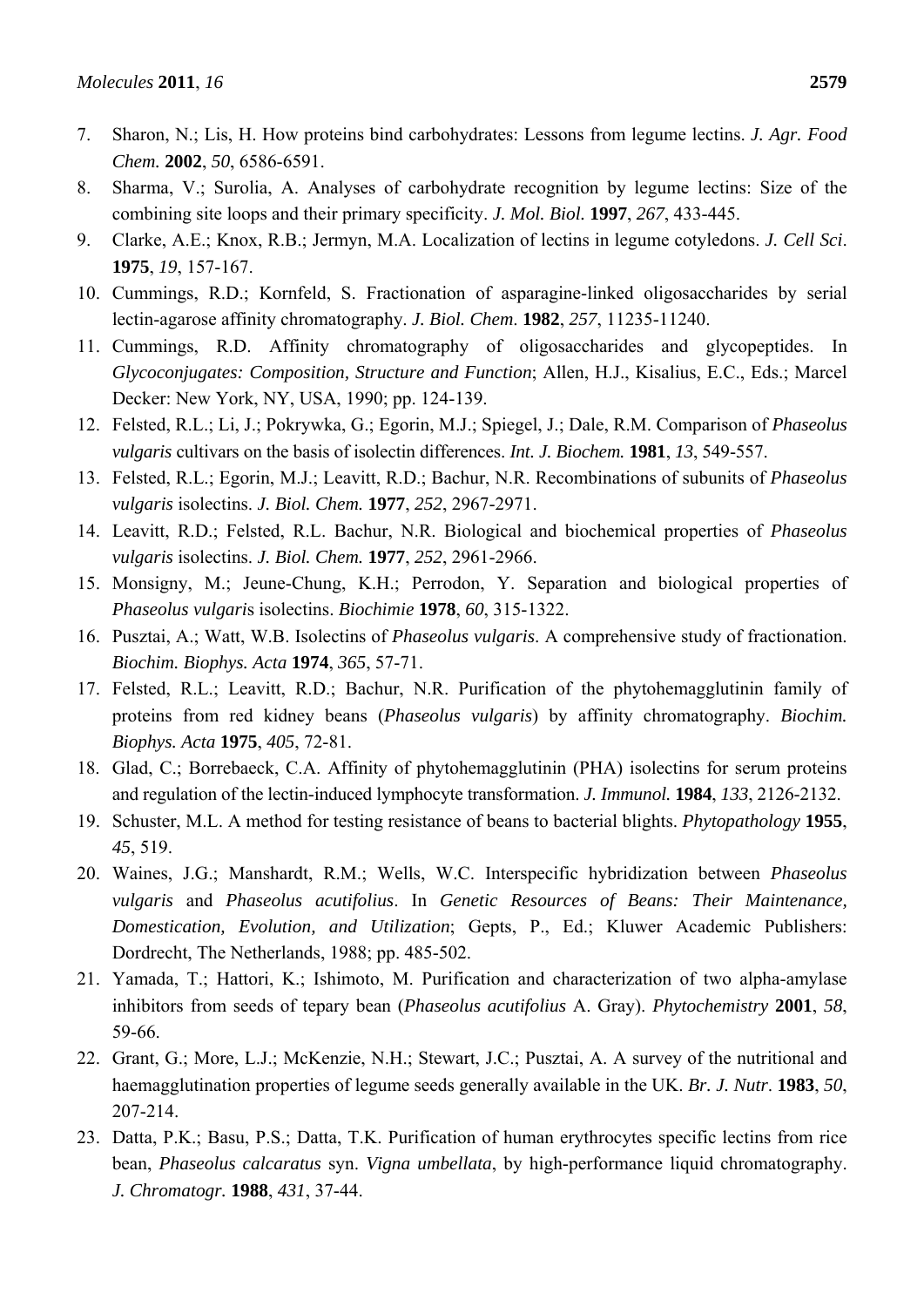- 24. Maliarik, M.J.; Goldstein, I.J. Photoaffinity labeling of the adenine binding site of the lectins from lima bean, *Phaseolus lunatus*, and the kidney bean, *Phaseolus vulgaris*. *J. Biol. Chem.* **1988**, *263*, 11274-11279.
- 25. Pusztai, A. Plant lectins—Biological functions. *Acta Biochim. Biophys. Hung.* **1987**, *22*, 355-375.
- 26. Vargas-Albores, F.; De la Fuente, G.; Agundia, C.; Córdoba, F. Purification and characterization of a lectin from *Phaseolus acutifolius* var. Latifolius. *Prep. Biochem.* **1987**, *17*, 379-396.
- 27. Reynoso-Camacho, R.; Gonzalez de Mejia, E.; Loarca-Piña, G. Purification and acute toxicity of a lectin extracted from tepary bean (*Phaseolus acutifolius*). *Food Chem. Toxicol*. **2003**, *41*, 21-27.
- 28. Castillo-Villanueva, A.; Caballero-Ortega, H.; Abdullaev-Jafarova, A.; Garfias, Y.; Jimenez-Martínez, M.C.; Bouquelet, S.; Martínez, G.; Mendoza-Hernández, G.; Zenteno, E. Lectin from *Phaseolus acutifolius* var. escumite: Chemical characterization, sugar specificity, and effect on human T-lymphocytes. *J. Agr. Food Chem*. **2007**, *55*, 5781-5787.
- 29. Pusztai, A.; Watt, W.; Stewart, J.C. Erithro and lymphoagglutinins of *Phaseolus acutifolius*. *Phytochemistry* **1987**, *26*, 1009-1013.
- 30. Srinivas, V.R.; Reddy, G.B.; Ahmad, N.; Swaminathan, C.P.; Mitra, N.; Surolia, A. Legume lectin family, the 'natural mutants of the quaternary state', provide insights into the relationship between protein stability and oligomerization. *Biochim. Biophys. Acta* **2001**, *1527*, 102-111.
- 31. Ueda, H.; Ogawa, H. Glycobiology of the plant Glycoprotein epitope: Structure, immunogenicity and allergenicity of plant glycotopes. *Trends Glycosci. Glycotechnol.* **1999**, *11*, 413-428.
- 32. Kamemura, K.; Furuichi, Y.; Umekawa, H.; Takahashi, T. Purification and characterization of novel lectins from Great Northern bean, *Phaseolus vulgaris* L. *Biochim. Biophys. Acta* **1993**, *1158*, 181-188.
- 33. Becker, J.W.; Reeke, G.N., Jr.; Cunningham, B.A.; Edelman, G.M. New evidence on the location of the saccharide-binding site of concanavalin A. *Nature* **1976**, *259*, 406-409.
- 34. Roberts, D.D.; Goldstein, I.J. Effect of carbohydrate and metal ion binding on the reactivity of the essential thiol groups of lima bean lectin. *J. Biol. Chem.* **1984**, *259*, 903-908.
- 35. Hatakeyama, T.; Furukawa, M.; Nagatomo, H.; Yamasaki, N.; Mori, T. Oligomerization of the hemolytic lectin CEL-III from the marine invertebrate *Cucumaria echinata* induced by the binding of carbohydrate ligands. *J. Biol. Chem.* **1996**, *271*, 16915-16920.
- 36. Kuwahara, H.; Yamasaki, T.; Hatakeyama, T.; Aoyagi, H.; Fujisawa, T. Oligomerization process of the hemolytic lectin CEL-III purified from a sea cucumber, *Cucumaria echinata*. *J. Biochem.*  **2002**, *131*, 751-756.
- 37. De Mejía, E.G.; Hankins, C.N.; Paredes-López, O.; Shannon, L.M. The lectins and lectin-like proteins of tepary beans and tepary-common bean hybrids. *J. Food Biochem*. **1990**, *14*, 117-126.
- 38. Hoffman, L.M.; Donaldson, D.D. Characterization of two Phaseolus vulgaris phytohemagglutinin genes closely linked on the chromosome. *EMBO J.* **1985**, *4* 883-889.
- 39. Lioi, L.; Galasso, I.; Santantonio, M.; Lanave, C.; Bollini, R.; Sparvoli, F. Lectin gene sequences and species relationships among cultivated legumes. *Genet. Resour. Crop Evol.* **2006**, *53*, 1615-1623.
- 40. Mirkov, T,E.; Wahlstrom, J.M.; Hagiwara, K.; Finardi-Filho, F.; Kjemtrup, S.; Chrispeels, M.J. Evolutionary relationships among proteins in the phytohemagglutinin-arcelin-alpha-amylase inhibitor family of the common bean and its relatives. *Plant Mol. Biol.* **1994**, *26*, 1103-1113.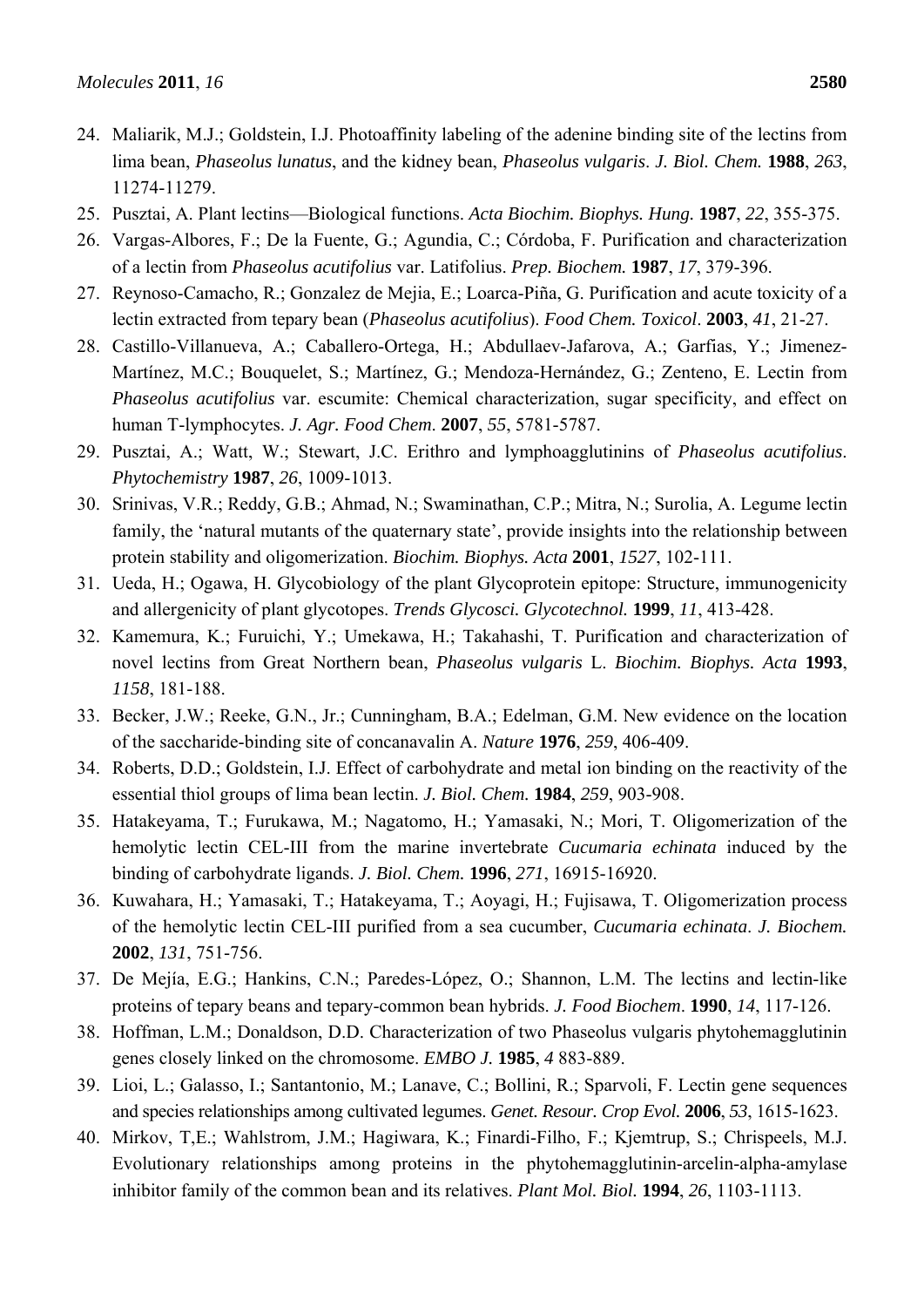- 41. Huang, Y.; Mechref, Y.; Novotny, M.V. Microscale nonreductive release of *O*-linked glycans for subsequent analysis through MALDI mass spectrometry and capillary electrophoresis. *Anal. Chem.* **2001**, *73*, 6063-6069.
- 42. Charlwood, J.; Birrell, H.; Organ, A.; Camilleri, P. A chromatographic and mass spectrometric strategy for the analysis of oligosaccharides: Determination of the glycan structures in porcine thyroglobulin. *Rapid Commun. Mass Spectrom.* **1999**, *13*, 716-723.
- 43. Alvarez-Manilla, G.; Troupe, K.; Fleming, M.; Martinez-Uribe, E.; Pierce, M. Comparison of the substrate specificities and catalytic properties of the sister *N*-acetylglucosaminyltransferases, GnT-V and GnT-Vb (IX). *Glycobiology* **2010**, *20*,166-174.
- 44. Yamashita, K.; Ueda, I.; Kobata, A. Sulfated asparagine-linked sugar chains of hen egg albumin. *J. Biol. Chem.* **1983**, *258*, 14144-14147.
- 45. Williams, B.A.; Chervenak, M.C.; Toone, E.J. Energetics of lectin-carbohydrate binding. A microcalorimetric investigation of concanavalin A-oligomannoside complexation. *J. Biol. Chem.* **1992**, *267*, 22907-22911.
- 46. Cummings, R.D.; Kornfeld, S. Characterization of the structural determinants required for the high affinity interaction of asparagine-linked oligosaccharides with immobilized *Phaseolus vulgaris* leukoagglutinating and erythroagglutinating lectins. *J. Biol. Chem*. **1982**, *257*, 11230-11234.
- 47. Delbaere, L.T.; Vandonselaar, M.; Prasad, L.; Quail, J.W.; Wilson, K.S.; Dauter, Z. Structures of the lectin IV of Griffonia simplicifolia and its complex with the Lewis b human blood group determinant at 2.0 A resolution. *J. Mol. Biol*. **1993**, *230*, 950-965.
- 48. Prasad, L.; Sharma, S.; Vandonselaar, M.; Quail, J.W.; Lee, J.S.; Waygood, E.B.; Wilson, K.S.; Dauter, Z.: Delbaere, L.T. Evaluation of mutagenesis for epitope mapping. Structure of an antibody-protein antigen complex. *J. Biol. Chem*. **1993**, *268*, 10705-10708.
- 49. Altmann, F.; Schweiszer, S.; Weber, C. Kinetic comparison of peptide: *N*-glycosidases F and A reveals several differences in substrate specificity. *Glycoconj. J.* **1995**, *12*, 84-93.
- 50. Da Silva, M.L.; Tamura, T.; McBroom, T.; Rice, K.G. Tyrosine derivatization and preparative purification of the sialyl and asialy-*N*-linked oligosaccharides from porcine fibrinogen. *Arch. Biochem. Biophys.* **1994**, *312*, 151-157.
- 51. Valadez-Vega, C.; Alvarez-Manilla, G.; Riverón-Negrete, L.; García-Carrancá, A.; Morales-González, J.A.; Zuñiga-Pérez, C.; Madrigal-Santillán, E.; Esquivel-Soto, J.; Esquivel-Chirino, C.; Villagómez-Ibarra, R.; Bautista, M.; Morales-González, A. Detection of cytotoxic activity of lectin on human colon adenocarcinoma (Sw480) and epithelial cervical carcinoma (C33-A). *Molecules* **2011**, *16*, 2107-2118.
- 52. De Mejia, E.G.; Valadez-Vega, M.C.; Reynoso-Camacho, R.; Loarca-Pina, G. Tannins, trypsin inhibitors and lectin cytotoxicity in tepary (Phaseolus acutifolius) and common (Phaseolus vulgaris) beans. *Plant Food. Hum. Nutr.* **2005**, *60*,137-145.
- 53. Reynoso-Camacho, R.; González de Mejía, E.; Loarca-Piña, G. Purification and acute toxicity of a lectin extracted from tepary bean (Phaseolus acutifolius). *Food Chem. Toxicol*. **2003**, *41*, 21-27.
- 54. Merkle, R.K.; Cummings, R.D. Relationship of the terminal sequences to the length of poly-*N*acetyllactosamine chains in asparagine-linked oligosaccharides from the mouse lymphoma cell line BW5147. Immobilized tomato lectin interacts with high affinity with glycopeptides containing long poly-*N*-acetyllactosamine chains. *J. Biol. Chem.* **1987**, *262*, 8179-8189.